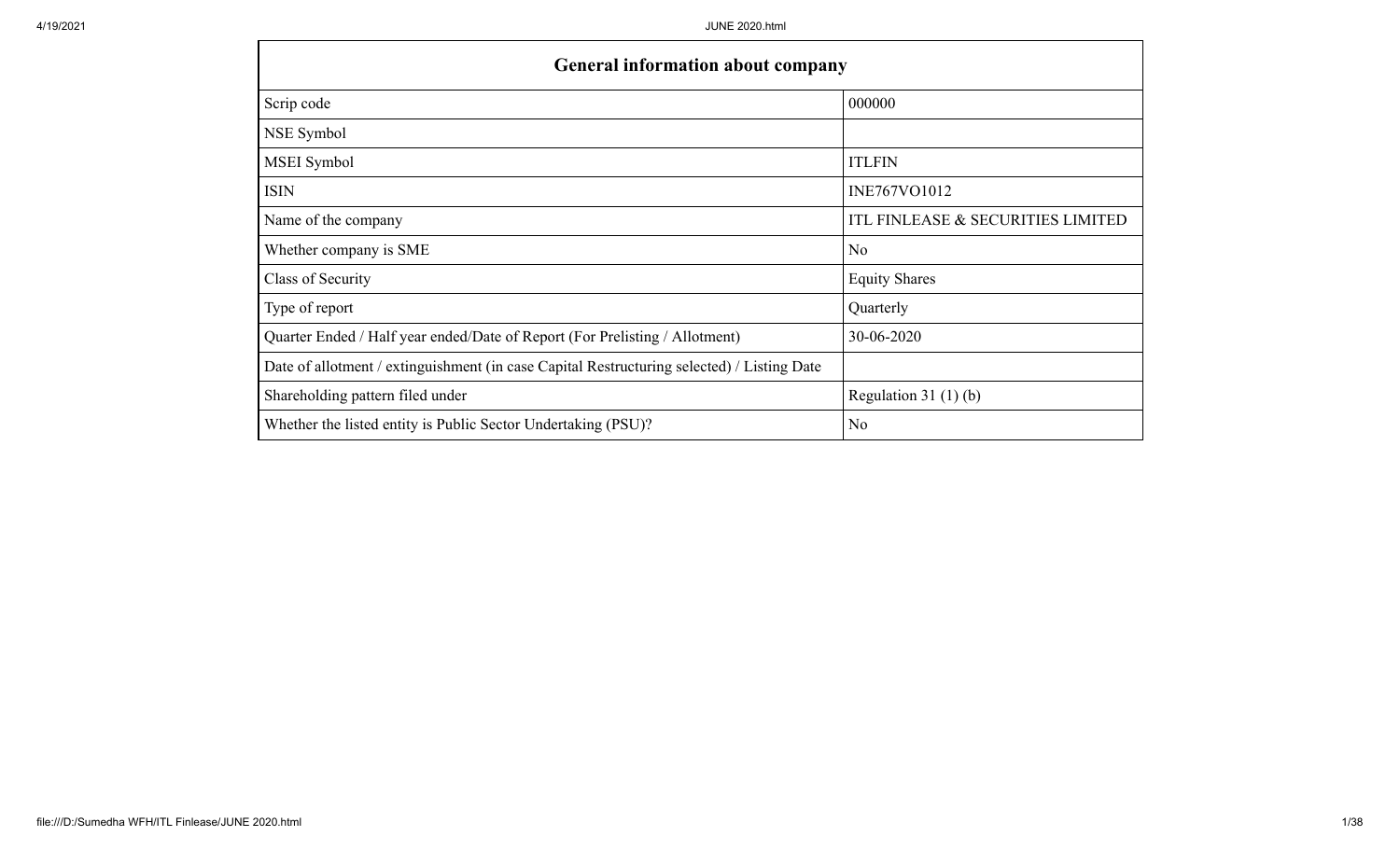|                 | <b>Declaration</b>                                                                        |                |                                |                       |                             |
|-----------------|-------------------------------------------------------------------------------------------|----------------|--------------------------------|-----------------------|-----------------------------|
| Sr.<br>No.      | Particular                                                                                | Yes/No         | Promoter and<br>Promoter Group | Public<br>shareholder | Non Promoter-<br>Non Public |
| $\mathbf{I}$    | Whether the Listed Entity has issued any partly paid up shares?                           | N <sub>o</sub> | N <sub>o</sub>                 | N <sub>o</sub>        | No                          |
| $\overline{2}$  | Whether the Listed Entity has issued any Convertible Securities                           | N <sub>o</sub> | No                             | N <sub>o</sub>        | N <sub>o</sub>              |
| 3               | Whether the Listed Entity has issued any Warrants?                                        | N <sub>o</sub> | No                             | N <sub>o</sub>        | N <sub>o</sub>              |
| 4               | Whether the Listed Entity has any shares against which<br>depository receipts are issued? | N <sub>o</sub> | No                             | N <sub>o</sub>        | No                          |
| $5\overline{)}$ | Whether the Listed Entity has any shares in locked-in?                                    | N <sub>o</sub> | No                             | N <sub>o</sub>        | N <sub>o</sub>              |
| 6               | Whether any shares held by promoters are pledge or otherwise<br>encumbered?               | N <sub>o</sub> | No                             |                       |                             |
| $\overline{7}$  | Whether company has equity shares with differential voting<br>rights?                     | N <sub>o</sub> | No                             | N <sub>o</sub>        | N <sub>o</sub>              |
| 8               | Whether the listed entity has any significant beneficial owner?                           | N <sub>o</sub> |                                |                       |                             |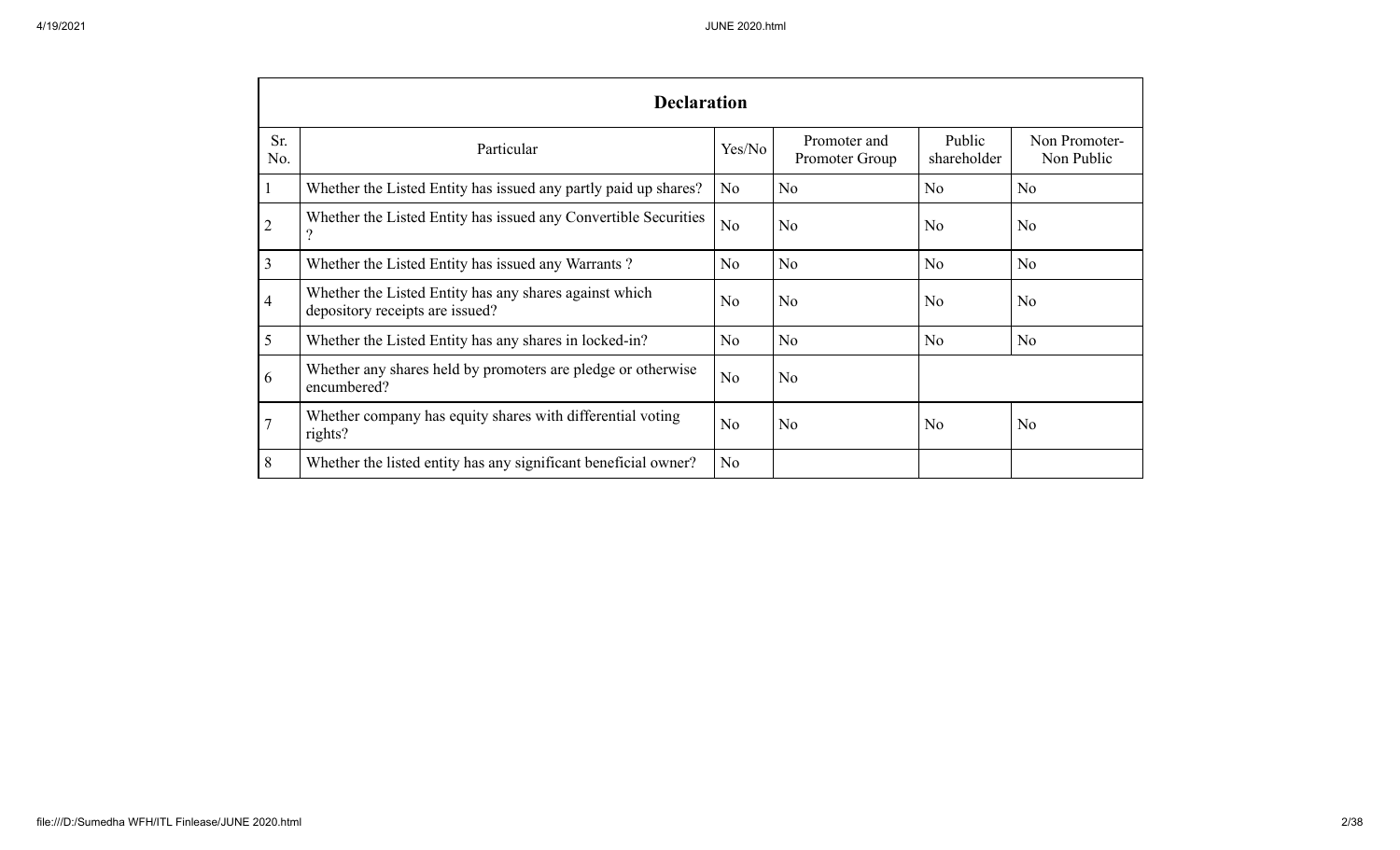|                 |                                                |              |                              |                   |                          |                              | <b>Table I - Summary Statement holding of specified securities</b> |                                                 |                                                                  |            |                     |  |
|-----------------|------------------------------------------------|--------------|------------------------------|-------------------|--------------------------|------------------------------|--------------------------------------------------------------------|-------------------------------------------------|------------------------------------------------------------------|------------|---------------------|--|
|                 | Category                                       | Nos. Of      | No. of<br>fully paid         | No. Of<br>Partly  | No. Of<br>shares         | Total nos.<br>shares         | Shareholding as a<br>% of total no. of                             |                                                 | Number of Voting Rights held in each<br>class of securities (IX) |            |                     |  |
| Category<br>(I) | of<br>shareholder                              | shareholders | up equity                    | paid-up<br>equity | underlying<br>Depository | held (VII)                   | as per SCRR, 1957)                                                 | shares (calculated<br>No of Voting (XIV) Rights |                                                                  | Total as a |                     |  |
|                 | (II)                                           | (III)        | shares<br>$\text{held (IV)}$ | shares<br>held(V) | Receipts<br>(VI)         | $= (IV) +$<br>$(V)$ + $(VI)$ | (VIII) As a % of<br>$(A+B+C2)$                                     | Class<br>eg: X                                  | Class<br>eg:y                                                    | Total      | $%$ of<br>$(A+B+C)$ |  |
| (A)             | Promoter<br>$\&$<br>Promoter<br>Group          | 43           | 2898290                      |                   |                          | 2898290                      | 61.24                                                              | 2898290                                         |                                                                  | 2898290    | 61.24               |  |
| (B)             | Public                                         | 378          | 1834010                      |                   |                          | 1834010                      | 38.76                                                              | 1834010                                         |                                                                  | 1834010    | 38.76               |  |
| (C)             | Non<br>Promoter-<br>Non Public                 |              |                              |                   |                          |                              |                                                                    |                                                 |                                                                  |            |                     |  |
| (C1)            | <b>Shares</b><br>underlying<br><b>DRs</b>      |              |                              |                   |                          |                              |                                                                    |                                                 |                                                                  |            |                     |  |
| (C2)            | Shares held<br>by<br>Employee<br><b>Trusts</b> |              |                              |                   |                          |                              |                                                                    |                                                 |                                                                  |            |                     |  |
|                 | Total                                          | 421          | 4732300                      |                   |                          | 4732300                      | 100                                                                | 4732300                                         |                                                                  | 4732300    | 100                 |  |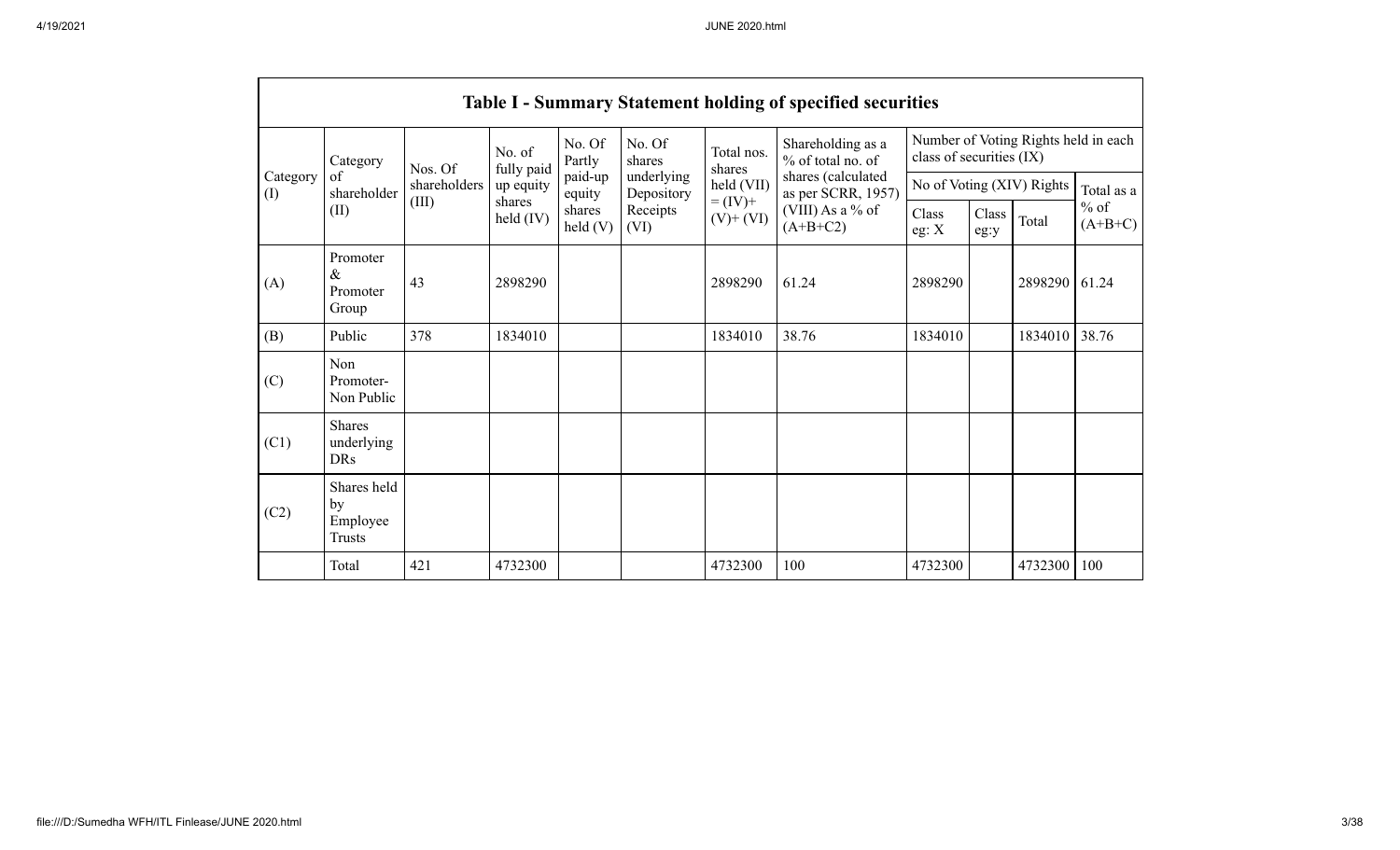|          |                                                |                                                      |                                       |                                                           | <b>Table I - Summary Statement holding of specified securities</b>                         |                                                                                |                                                  |            |                                                         |                                       |  |                                       |
|----------|------------------------------------------------|------------------------------------------------------|---------------------------------------|-----------------------------------------------------------|--------------------------------------------------------------------------------------------|--------------------------------------------------------------------------------|--------------------------------------------------|------------|---------------------------------------------------------|---------------------------------------|--|---------------------------------------|
| Category | Category<br>of                                 | No. Of<br><b>Shares</b><br>Underlying<br>Outstanding | No. of<br><b>Shares</b><br>Underlying | No. Of Shares<br>Underlying<br>Outstanding<br>convertible | Shareholding, as a %<br>assuming full<br>conversion of<br>convertible securities (         | <b>Shares</b><br>Number of<br>Locked in<br>otherwise<br>shares (XII)<br>(XIII) |                                                  |            |                                                         | Number of<br>pledged or<br>encumbered |  | Number of<br>equity shares<br>held in |
| (I)      | shareholder<br>(II)                            | convertible<br>securities<br>(X)                     | Outstanding<br>Warrants<br>$(X_i)$    | securities and<br>No. Of<br>Warrants (Xi)<br>(a)          | as a percentage of<br>diluted share capital)<br>$(XI) = (VII)+(X) As a %$<br>of $(A+B+C2)$ | No.<br>(a)                                                                     | As a<br>$%$ of<br>total<br>Shares<br>held<br>(b) | No.<br>(a) | As a<br>$%$ of<br>total<br><b>Shares</b><br>held<br>(b) | dematerialized<br>form $(XIV)$        |  |                                       |
| (A)      | Promoter<br>$\&$<br>Promoter<br>Group          |                                                      |                                       |                                                           | 61.24                                                                                      |                                                                                |                                                  |            |                                                         | 2893190                               |  |                                       |
| (B)      | Public                                         |                                                      |                                       |                                                           | 38.76                                                                                      |                                                                                |                                                  |            |                                                         | 550600                                |  |                                       |
| (C)      | Non<br>Promoter-<br>Non Public                 |                                                      |                                       |                                                           |                                                                                            |                                                                                |                                                  |            |                                                         |                                       |  |                                       |
| (C1)     | <b>Shares</b><br>underlying<br><b>DRs</b>      |                                                      |                                       |                                                           |                                                                                            |                                                                                |                                                  |            |                                                         |                                       |  |                                       |
| (C2)     | Shares held<br>by<br>Employee<br><b>Trusts</b> |                                                      |                                       |                                                           |                                                                                            |                                                                                |                                                  |            |                                                         |                                       |  |                                       |
|          | Total                                          |                                                      |                                       |                                                           | 100                                                                                        |                                                                                |                                                  |            |                                                         | 3443790                               |  |                                       |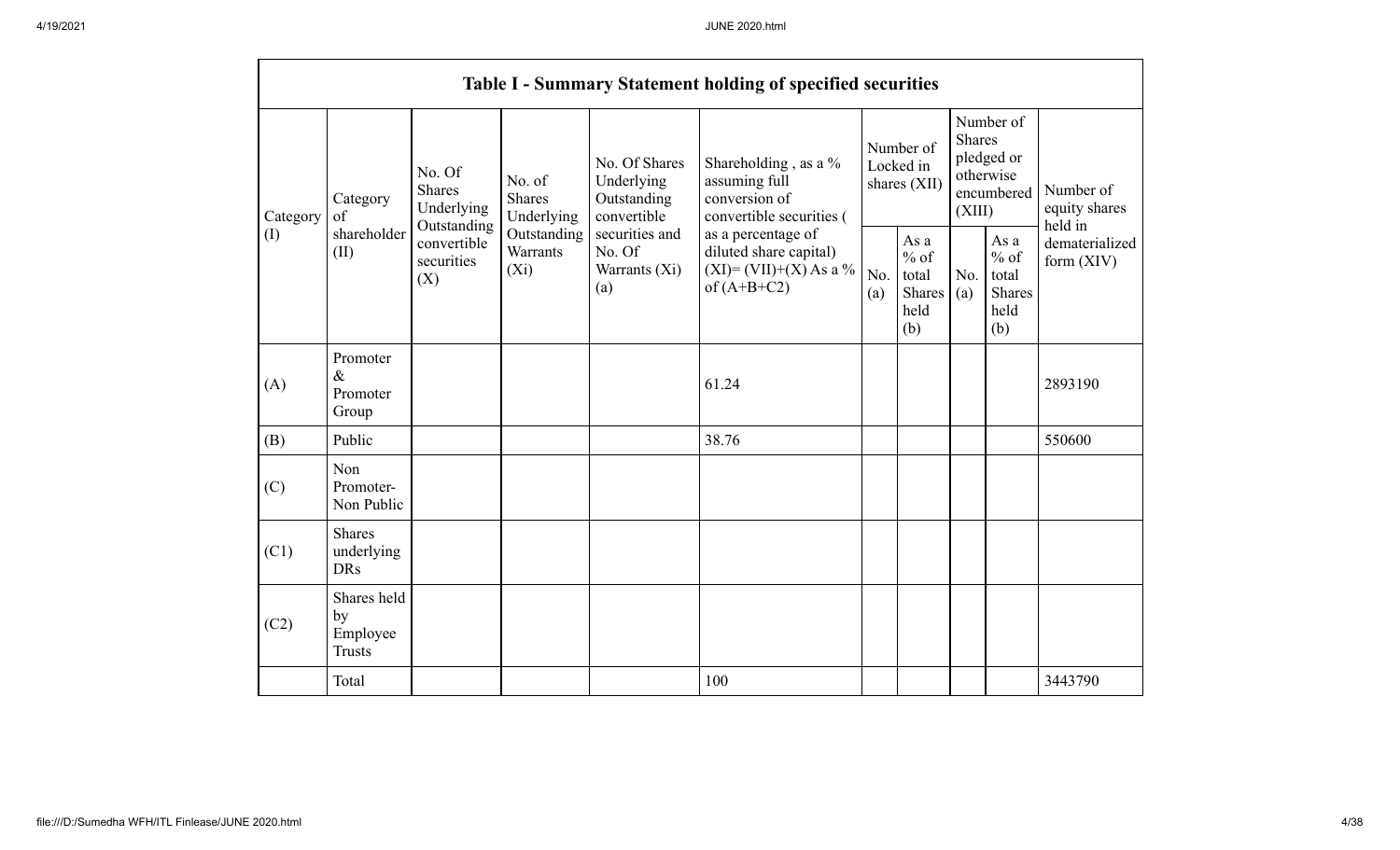|                                                                                             |                                                                                      |                         | No. of                     | No. Of<br>Partly      | No. Of                             | Total<br>nos.               | Shareholding<br>as a % of total              | each class of securities (IX) |               | Number of Voting Rights held in |                                 |
|---------------------------------------------------------------------------------------------|--------------------------------------------------------------------------------------|-------------------------|----------------------------|-----------------------|------------------------------------|-----------------------------|----------------------------------------------|-------------------------------|---------------|---------------------------------|---------------------------------|
| Sr.                                                                                         | Category & Name<br>of the                                                            | Nos. Of<br>shareholders | fully<br>paid up<br>equity | paid-<br>up<br>equity | shares<br>underlying<br>Depository | shares<br>held<br>$(VII) =$ | no. of shares<br>(calculated as<br>per SCRR, | No of Voting (XIV) Rights     |               |                                 | Total<br>as a $\%$              |
|                                                                                             | Shareholders (I)                                                                     | (III)                   | shares<br>held<br>(IV)     | shares<br>held<br>(V) | Receipts<br>(VI)                   | $(IV)+$<br>$(V)$ +<br>(VI)  | 1957) (VIII)<br>As a % of<br>$(A+B+C2)$      | Class eg:<br>X                | Class<br>eg:y | Total                           | of<br>Total<br>Voting<br>rights |
| $\mathbf{A}$                                                                                | Table II - Statement showing shareholding pattern of the Promoter and Promoter Group |                         |                            |                       |                                    |                             |                                              |                               |               |                                 |                                 |
| (1)                                                                                         | Indian                                                                               |                         |                            |                       |                                    |                             |                                              |                               |               |                                 |                                 |
| (a)                                                                                         | Individuals/Hindu<br>undivided Family                                                | 33                      | 1683290                    |                       |                                    | 1683290                     | 35.57                                        | 1683290                       |               | 1683290                         | 35.57                           |
| (d)                                                                                         | Any Other<br>(specify)                                                               | 10                      | 1215000                    |                       |                                    | 1215000                     | 25.67                                        | 1215000                       |               | 1215000                         | 25.67                           |
| Sub-Total (A)<br>(1)                                                                        |                                                                                      | 43                      | 2898290                    |                       |                                    | 2898290                     | 61.24                                        | 2898290                       |               | 2898290                         | 61.24                           |
| (2)                                                                                         | Foreign                                                                              |                         |                            |                       |                                    |                             |                                              |                               |               |                                 |                                 |
| Total<br>Shareholding<br>of Promoter<br>and Promoter<br>Group $(A)=$<br>$(A)(1)+(A)$<br>(2) |                                                                                      | 43                      | 2898290                    |                       |                                    | 2898290                     | 61.24                                        | 2898290                       |               | 2898290                         | 61.24                           |
| B                                                                                           | Table III - Statement showing shareholding pattern of the Public shareholder         |                         |                            |                       |                                    |                             |                                              |                               |               |                                 |                                 |
| (1)                                                                                         | Institutions                                                                         |                         |                            |                       |                                    |                             |                                              |                               |               |                                 |                                 |
| (3)                                                                                         | Non-institutions                                                                     |                         |                            |                       |                                    |                             |                                              |                               |               |                                 |                                 |
| (a(i))                                                                                      | Individuals -<br>i.Individual<br>shareholders<br>holding nominal                     | 348                     | 693580                     |                       |                                    | 693580                      | 14.66                                        | 693580                        |               | 693580                          | 14.66                           |

 $\Gamma$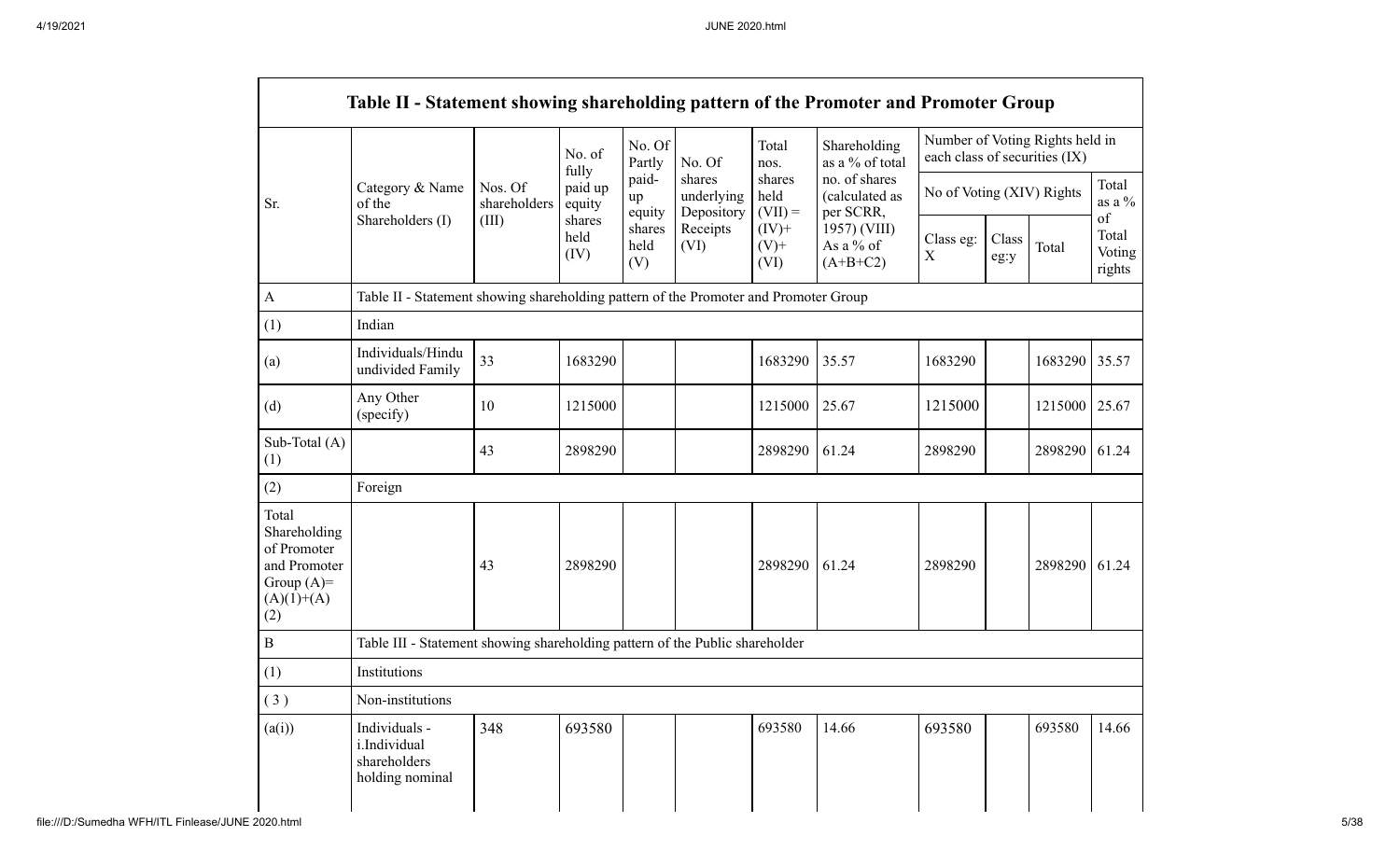|                                                                         | share capital up to<br>Rs. 2 lakhs.                                                                                 |     |         |  |         |       |         |         |       |
|-------------------------------------------------------------------------|---------------------------------------------------------------------------------------------------------------------|-----|---------|--|---------|-------|---------|---------|-------|
| (a(ii))                                                                 | Individuals - ii.<br>Individual<br>shareholders<br>holding nominal<br>share capital in<br>excess of Rs. 2<br>lakhs. | 11  | 606430  |  | 606430  | 12.81 | 606430  | 606430  | 12.81 |
| (e)                                                                     | Any Other<br>(specify)                                                                                              | 19  | 534000  |  | 534000  | 11.28 | 534000  | 534000  | 11.28 |
| Sub-Total (B)<br>(3)                                                    |                                                                                                                     | 378 | 1834010 |  | 1834010 | 38.76 | 1834010 | 1834010 | 38.76 |
| <b>Total Public</b><br>Shareholding<br>$(B)=(B)(1)+$<br>$(B)(2)+(B)(3)$ |                                                                                                                     | 378 | 1834010 |  | 1834010 | 38.76 | 1834010 | 1834010 | 38.76 |
| $\mathbf C$                                                             | Table IV - Statement showing shareholding pattern of the Non Promoter- Non Public shareholder                       |     |         |  |         |       |         |         |       |
| Total (<br>$A+B+C2$ )                                                   |                                                                                                                     | 421 | 4732300 |  | 4732300 | 100   | 4732300 | 4732300 | 100   |
| Total<br>$(A+B+C)$                                                      |                                                                                                                     | 421 | 4732300 |  | 4732300 | 100   | 4732300 | 4732300 | 100   |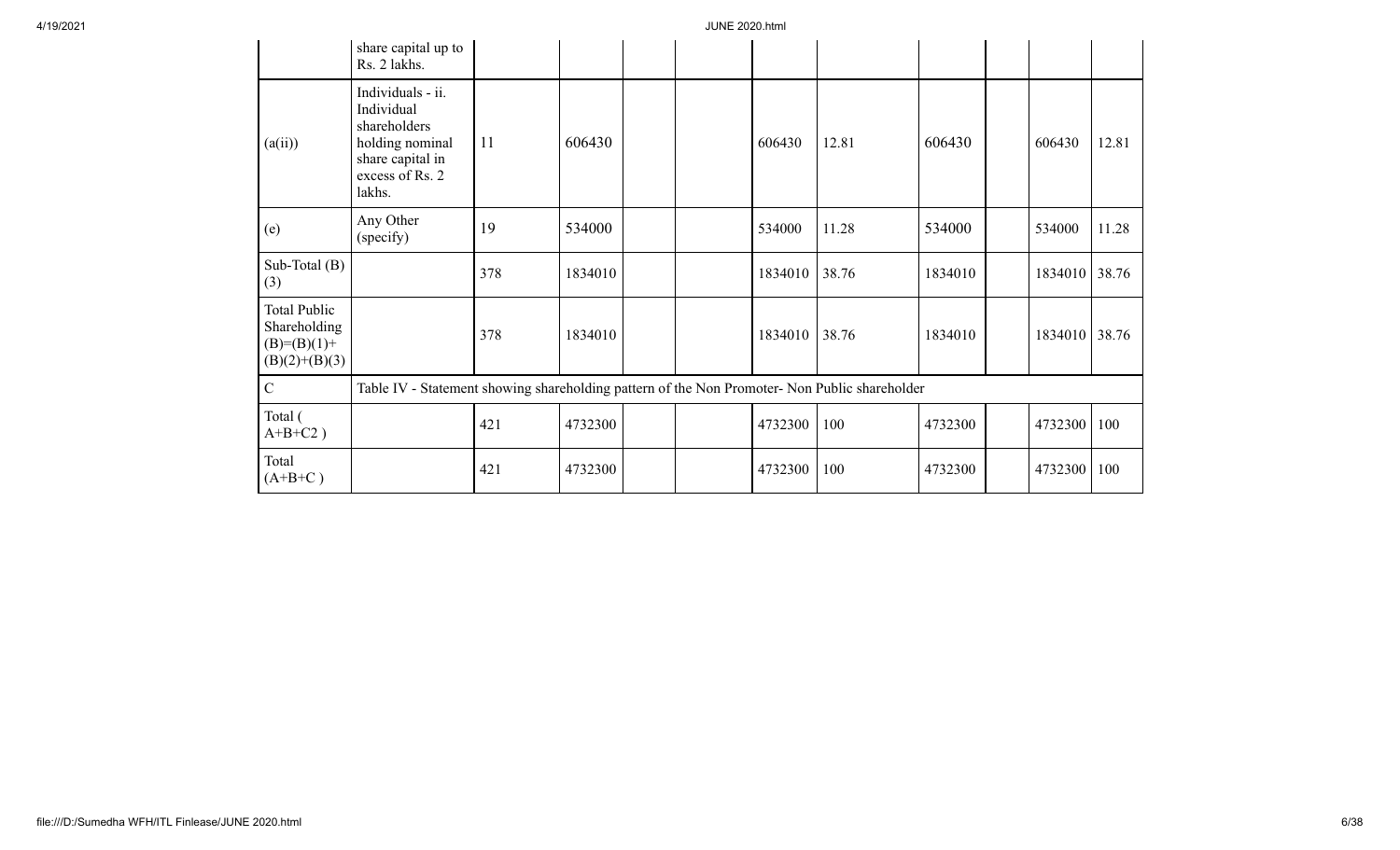|                                                                                         |                                                               |                                                  |                                                                 | Table II - Statement showing shareholding pattern of the Promoter and Promoter Group                                   |            |                                                  |            |                                                                  |                                                          |
|-----------------------------------------------------------------------------------------|---------------------------------------------------------------|--------------------------------------------------|-----------------------------------------------------------------|------------------------------------------------------------------------------------------------------------------------|------------|--------------------------------------------------|------------|------------------------------------------------------------------|----------------------------------------------------------|
|                                                                                         | No. Of<br><b>Shares</b>                                       | No. of<br>Shares                                 | No. Of Shares<br>Underlying<br>Outstanding                      | Shareholding, as a %<br>assuming full<br>conversion of                                                                 |            | Number of<br>Locked in<br>shares (XII)           |            | Number of Shares<br>pledged or<br>otherwise<br>encumbered (XIII) | Number of                                                |
| Sr.                                                                                     | Underlying<br>Outstanding<br>convertible<br>securities<br>(X) | Underlying<br>Outstanding<br>Warrants<br>$(X_i)$ | convertible<br>securities and<br>No. Of<br>Warrants (Xi)<br>(a) | convertible securities (<br>as a percentage of<br>diluted share capital)<br>$(XI) = (VII)+(X) As a$<br>% of $(A+B+C2)$ | No.<br>(a) | As a<br>$%$ of<br>total<br>Shares<br>held<br>(b) | No.<br>(a) | As a % of total<br>Shares held<br>(b)                            | equity shares<br>held in<br>dematerialized<br>form (XIV) |
| $\mathbf{A}$                                                                            |                                                               |                                                  |                                                                 | Table II - Statement showing shareholding pattern of the Promoter and Promoter Group                                   |            |                                                  |            |                                                                  |                                                          |
| (1)                                                                                     | Indian                                                        |                                                  |                                                                 |                                                                                                                        |            |                                                  |            |                                                                  |                                                          |
| (a)                                                                                     |                                                               |                                                  |                                                                 | 35.57                                                                                                                  |            |                                                  |            |                                                                  | 1678190                                                  |
| (d)                                                                                     |                                                               |                                                  |                                                                 | 25.67                                                                                                                  |            |                                                  |            |                                                                  | 1215000                                                  |
| Sub-Total (A)<br>(1)                                                                    |                                                               |                                                  |                                                                 | 61.24                                                                                                                  |            |                                                  |            |                                                                  | 2893190                                                  |
| (2)                                                                                     | Foreign                                                       |                                                  |                                                                 |                                                                                                                        |            |                                                  |            |                                                                  |                                                          |
| Total<br>Shareholding<br>of Promoter<br>and Promoter<br>Group $(A)=$<br>$(A)(1)+(A)(2)$ |                                                               |                                                  |                                                                 | 61.24                                                                                                                  |            |                                                  |            |                                                                  | 2893190                                                  |
| $\bf{B}$                                                                                |                                                               |                                                  |                                                                 | Table III - Statement showing shareholding pattern of the Public shareholder                                           |            |                                                  |            |                                                                  |                                                          |
| (1)                                                                                     | Institutions                                                  |                                                  |                                                                 |                                                                                                                        |            |                                                  |            |                                                                  |                                                          |
| (3)                                                                                     | Non-institutions                                              |                                                  |                                                                 |                                                                                                                        |            |                                                  |            |                                                                  |                                                          |
| (a(i))                                                                                  |                                                               |                                                  |                                                                 | 14.66                                                                                                                  |            |                                                  |            |                                                                  | 45800                                                    |
| (a(ii))                                                                                 |                                                               |                                                  |                                                                 | 12.81                                                                                                                  |            |                                                  |            |                                                                  | 110700                                                   |
| (e)                                                                                     |                                                               |                                                  |                                                                 | 11.28                                                                                                                  |            |                                                  |            |                                                                  | 394100                                                   |

 $\Gamma$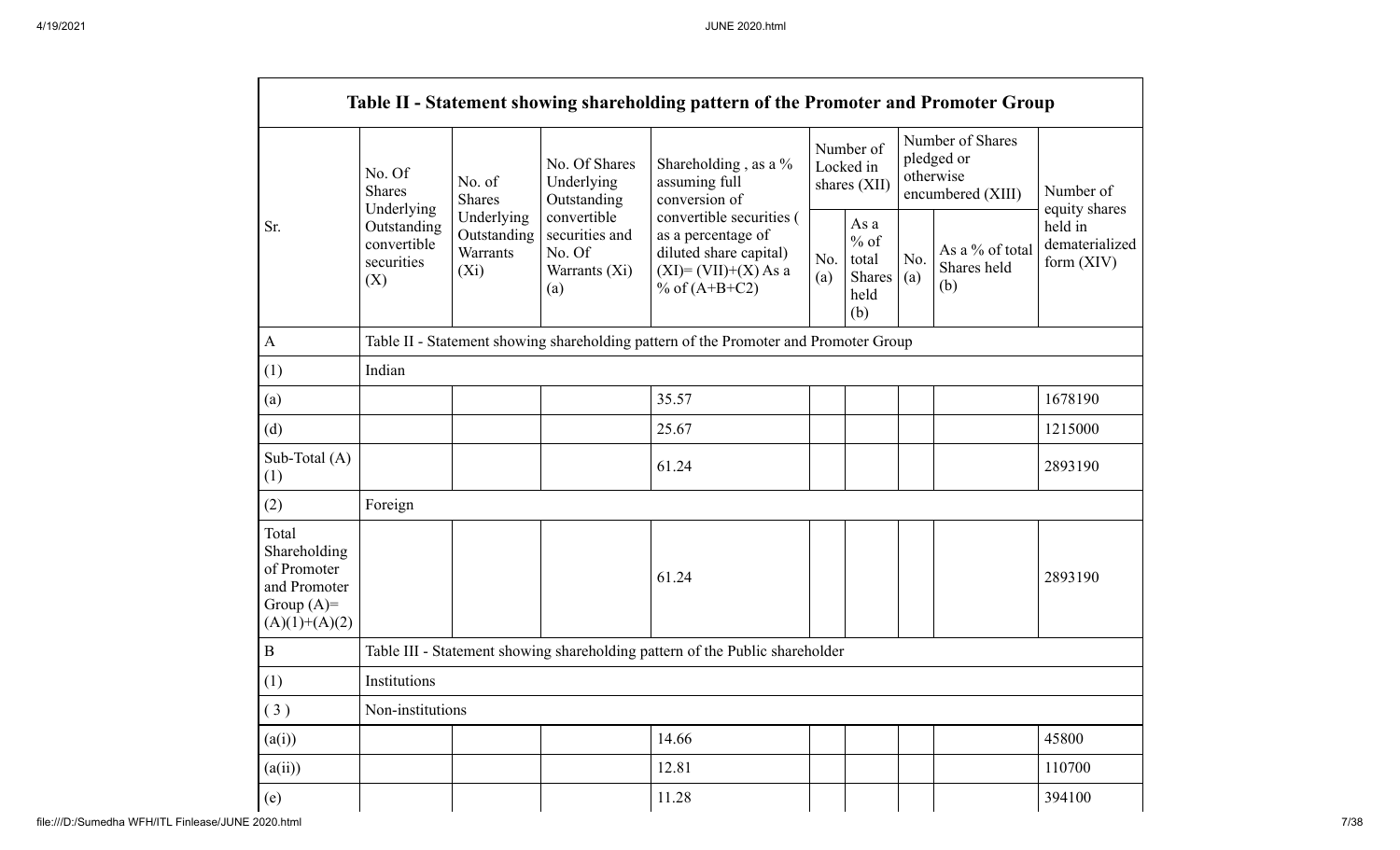| Sub-Total $(B)$<br>(3)                                                                             |  |  |  | 38.76                                                                                         |  |  |  |                              | 550600  |
|----------------------------------------------------------------------------------------------------|--|--|--|-----------------------------------------------------------------------------------------------|--|--|--|------------------------------|---------|
| <b>Total Public</b><br>Shareholding<br>$(B)=(B)(1)+$<br>$(B)(2)+(B)(3)$                            |  |  |  | 38.76                                                                                         |  |  |  |                              | 550600  |
| $\mathcal{C}$                                                                                      |  |  |  | Table IV - Statement showing shareholding pattern of the Non Promoter- Non Public shareholder |  |  |  |                              |         |
| Total (<br>$A+B+C2$ )                                                                              |  |  |  | 100                                                                                           |  |  |  |                              | 3443790 |
| Total<br>$(A+B+C)$                                                                                 |  |  |  | 100                                                                                           |  |  |  |                              | 3443790 |
| Disclosure of notes on shareholding pattern                                                        |  |  |  |                                                                                               |  |  |  | Textual<br>Information $(1)$ |         |
| Disclosure of notes in case of promoter holiding in dematerialsed form is less than 100 percentage |  |  |  |                                                                                               |  |  |  | Textual<br>Information $(1)$ |         |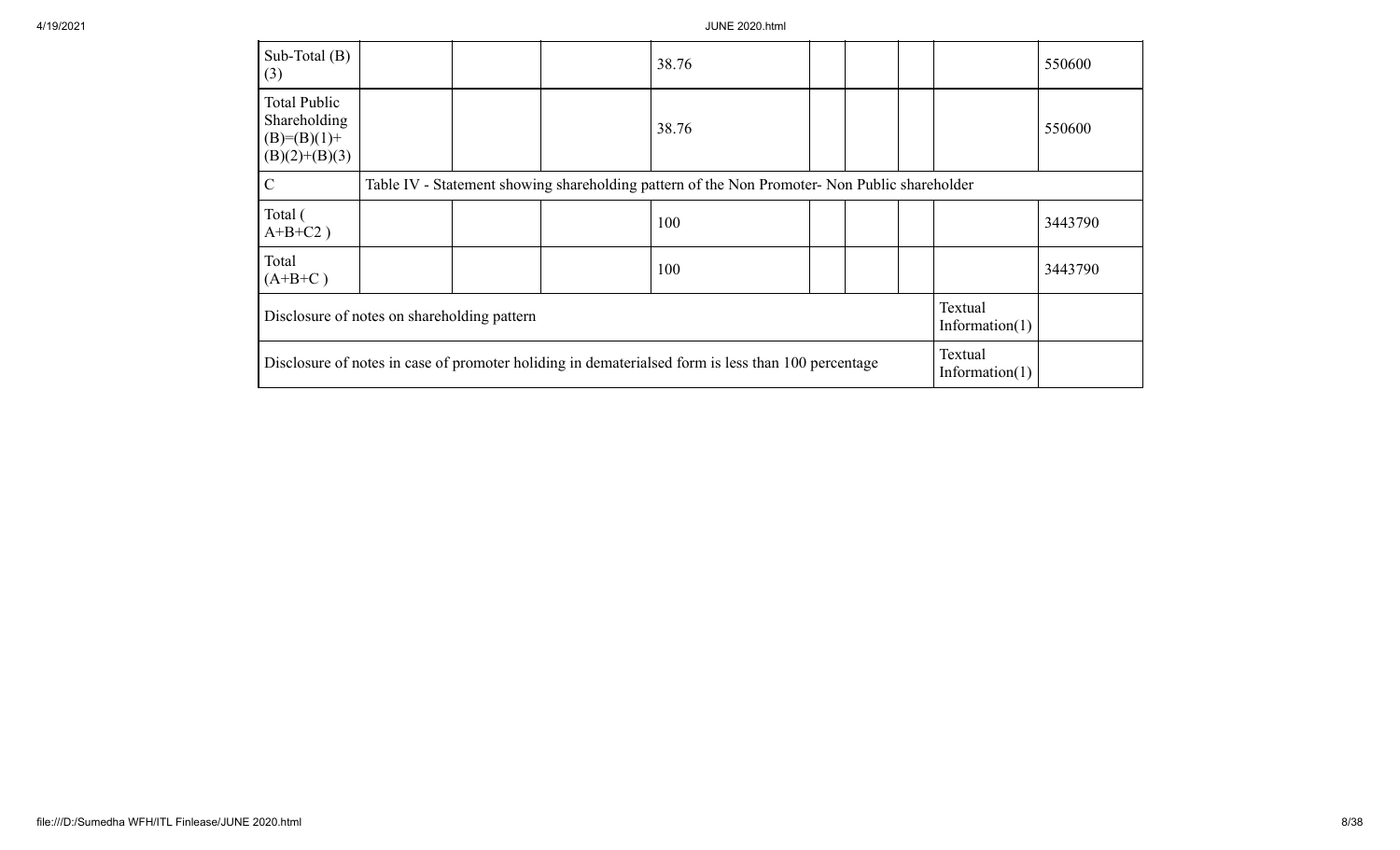|                       | <b>Text Block</b>                                                                                                                                                                                                                                                                                                                                                                                                                                                                                                                                                                                                                                                                     |
|-----------------------|---------------------------------------------------------------------------------------------------------------------------------------------------------------------------------------------------------------------------------------------------------------------------------------------------------------------------------------------------------------------------------------------------------------------------------------------------------------------------------------------------------------------------------------------------------------------------------------------------------------------------------------------------------------------------------------|
| Textual Information() | 1. It is to be noted that as instructed by your good office the shareholding details are provided only for<br>Listed capital i.e 4732300 fully paid up shares whereas 4735300 equity Shares are fully paid as on date<br>but 3000 Equity shares are not Listed in your Good Offic as on date. 2. ITL STOCK &<br>SHAREBROKERS LTD HAS TOTAL SHARES 78100 BUT 1000 SHARES ARE NOT LISTED IN<br>YOUR GOOD OFFICE SO THIS IS NOT INCLUDED IN FULLY PAID UP SHARES AS ON DATE.<br>3. Total demat shares are 3446290 (Promoter and Public) but we are furnishing data 3443790 as the<br>difference of 2500 Equity shares are related with not Listed shares in your Good office as on date. |
| Textual Information() | As on date 99.82% of promoters shareholding is in Demat mode only 5100 shares are pending                                                                                                                                                                                                                                                                                                                                                                                                                                                                                                                                                                                             |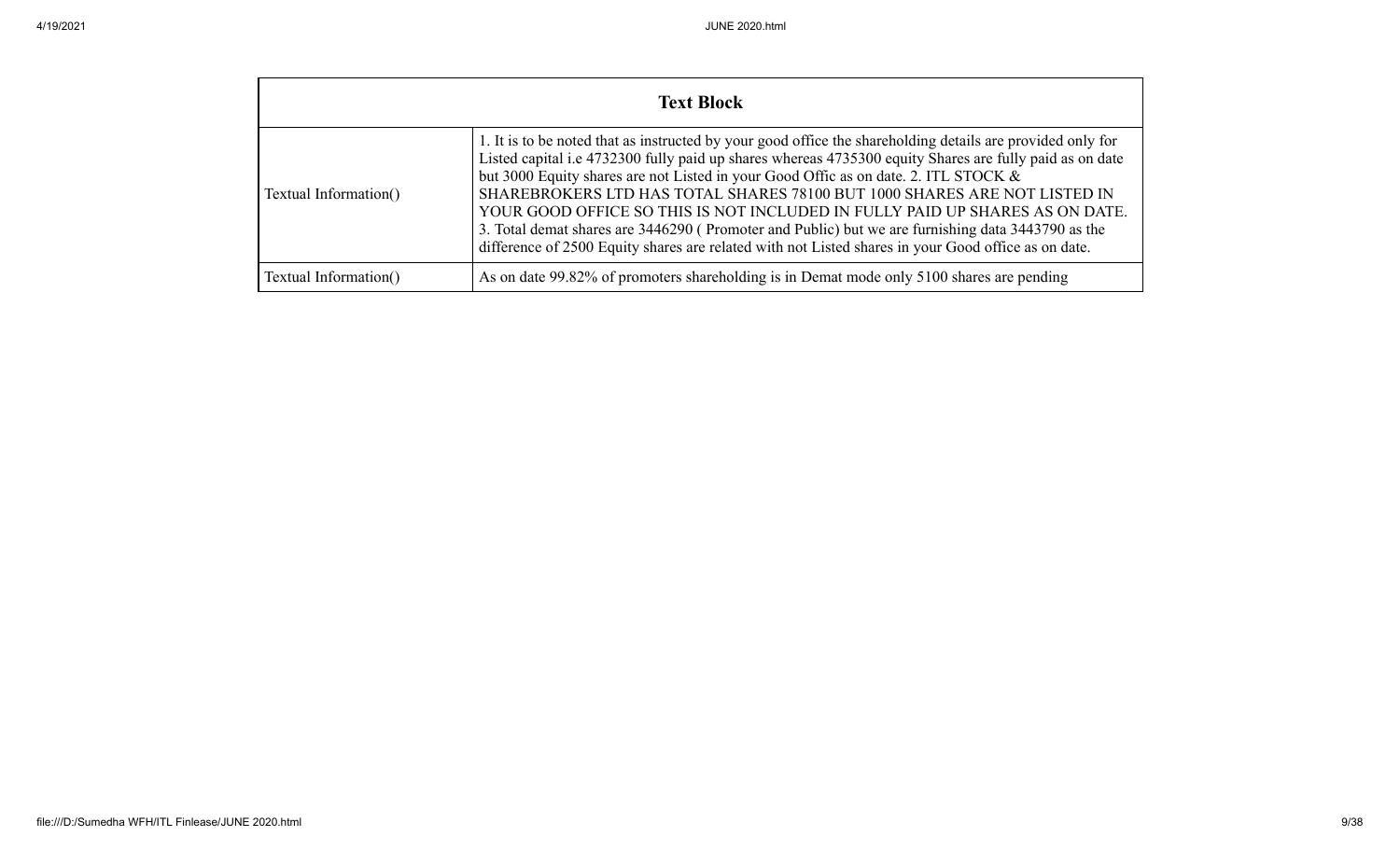|                                                                                                                      | <b>Individuals/Hindu undivided Family</b> |                |                         |                |                               |                    |                    |  |  |  |  |  |  |
|----------------------------------------------------------------------------------------------------------------------|-------------------------------------------|----------------|-------------------------|----------------|-------------------------------|--------------------|--------------------|--|--|--|--|--|--|
| Searial No.                                                                                                          | $\mathbf{1}$                              | $\overline{2}$ | $\overline{\mathbf{3}}$ | $\overline{4}$ | 5                             | 6                  | $\overline{7}$     |  |  |  |  |  |  |
| Name of the<br>Shareholders (I)                                                                                      | Ashish Gupta                              | Akash Gupta    | <b>B.L</b> Gupta        | G.K Jaju       | <b>ISHWAR</b><br>PRAKASH JAIN | Kailash<br>Jajodia | Kaushal<br>Jajodia |  |  |  |  |  |  |
| PAN(II)                                                                                                              | AEPPG2883Q                                | AFLPG3088G     | AAGPG2445P              | ABPPJ2843L     | AAAPJ0986A                    | ABWPJ7049K         | AEUPJ5183P         |  |  |  |  |  |  |
| No. of fully paid<br>up equity shares<br>$held$ (IV)                                                                 | 10                                        | 7000           | 42010                   | 38010          | 30710                         | 112710             | 105300             |  |  |  |  |  |  |
| No. Of Partly paid-<br>up equity shares<br>held(V)                                                                   |                                           |                |                         |                |                               |                    |                    |  |  |  |  |  |  |
| No. Of shares<br>underlying<br>Depository<br>Receipts (VI)                                                           |                                           |                |                         |                |                               |                    |                    |  |  |  |  |  |  |
| Total nos. shares<br>held $(VII) = (IV) +$<br>$(V)$ + $(VI)$                                                         | 10                                        | 7000           | 42010                   | 38010          | 30710                         | 112710             | 105300             |  |  |  |  |  |  |
| Shareholding as a<br>% of total no. of<br>shares (calculated<br>as per SCRR,<br>1957) (VIII) As a<br>% of $(A+B+C2)$ | $\theta$                                  | 0.15           | 0.89                    | 0.8            | 0.65                          | 2.38               | 2.23               |  |  |  |  |  |  |
| Number of Voting Rights held in each class of securities (IX)                                                        |                                           |                |                         |                |                               |                    |                    |  |  |  |  |  |  |
| Class eg:X                                                                                                           | 10                                        | 7000           | 42010                   | 38010          | 30710                         | 112710             | 105300             |  |  |  |  |  |  |
| Class eg:y                                                                                                           |                                           |                |                         |                |                               |                    |                    |  |  |  |  |  |  |
| Total                                                                                                                | 10                                        | 7000           | 42010                   | 38010          | 30710                         | 112710             | 105300             |  |  |  |  |  |  |
| Total as a % of<br>Total Voting rights                                                                               | $\overline{0}$                            | 0.15           | 0.89                    | 0.8            | 0.65                          | 2.38               | 2.23               |  |  |  |  |  |  |
| No. Of Shares                                                                                                        |                                           |                |                         |                |                               |                    |                    |  |  |  |  |  |  |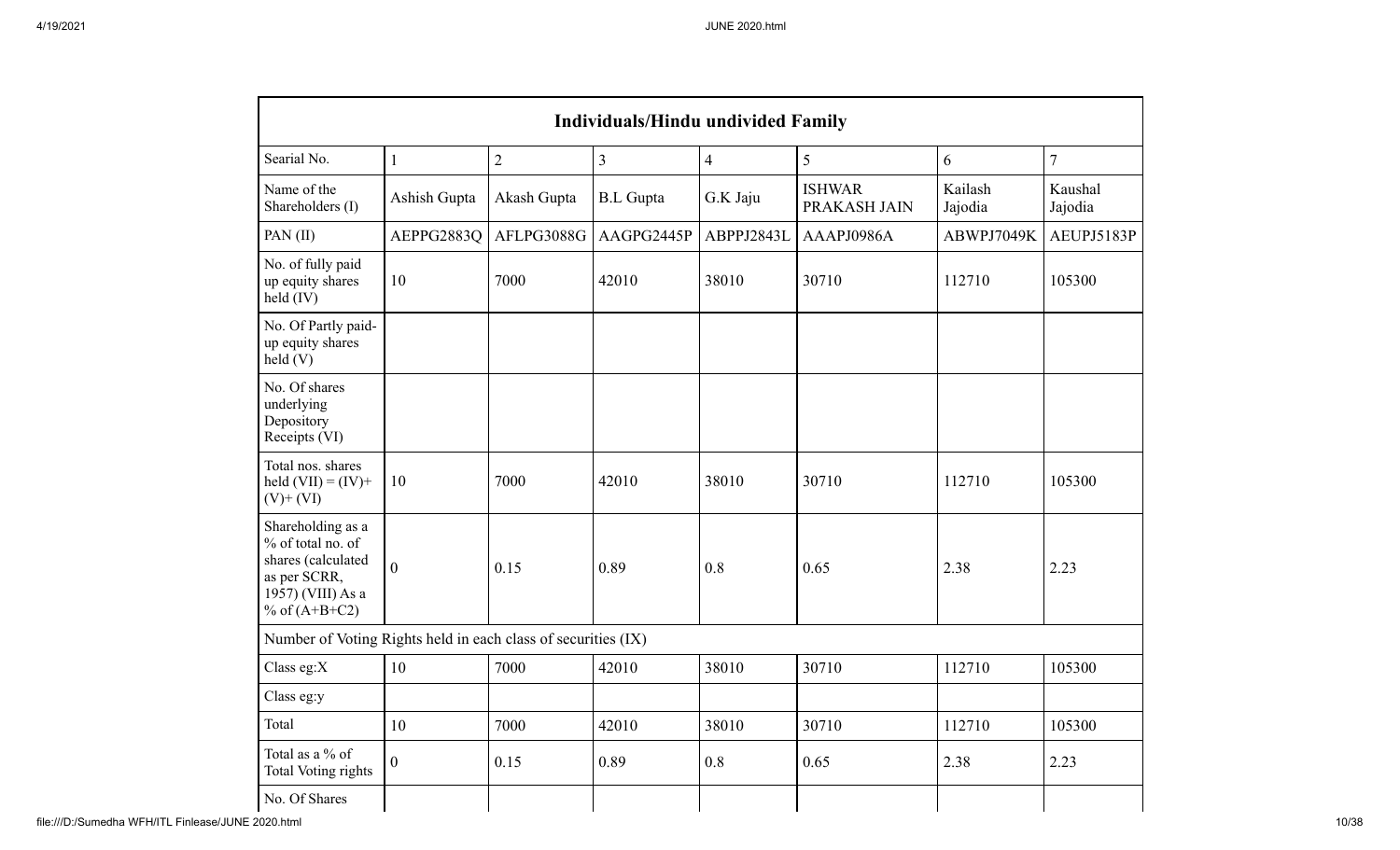| Underlying<br>Outstanding<br>convertible<br>securities $(X)$                                                                                                                                |                  |      |       |       |       |        |        |
|---------------------------------------------------------------------------------------------------------------------------------------------------------------------------------------------|------------------|------|-------|-------|-------|--------|--------|
| No. of Shares<br>Underlying<br>Outstanding<br>Warrants (Xi)                                                                                                                                 |                  |      |       |       |       |        |        |
| No. Of Shares<br>Underlying<br>Outstanding<br>convertible<br>securities and No.<br>Of Warrants (Xi)<br>(a)                                                                                  |                  |      |       |       |       |        |        |
| Shareholding, as a<br>$\%$ assuming full<br>conversion of<br>convertible<br>securities (as a<br>percentage of<br>diluted share<br>capital) (XI)=<br>$(VII)+(Xi)(a)$ As a<br>% of $(A+B+C2)$ | $\boldsymbol{0}$ | 0.15 | 0.89  | 0.8   | 0.65  | 2.38   | 2.23   |
| Number of Locked in shares (XII)                                                                                                                                                            |                  |      |       |       |       |        |        |
| No. $(a)$                                                                                                                                                                                   |                  |      |       |       |       |        |        |
| As a % of total<br>Shares held (b)                                                                                                                                                          |                  |      |       |       |       |        |        |
| Number of Shares pledged or otherwise encumbered (XIII)                                                                                                                                     |                  |      |       |       |       |        |        |
| No. $(a)$                                                                                                                                                                                   |                  |      |       |       |       |        |        |
| As a % of total<br>Shares held (b)                                                                                                                                                          |                  |      |       |       |       |        |        |
| Number of equity<br>shares held in<br>dematerialized<br>form $(XIV)$                                                                                                                        | 10               | 7000 | 42010 | 38010 | 30710 | 112710 | 105300 |
| Reason for not providing PAN                                                                                                                                                                |                  |      |       |       |       |        |        |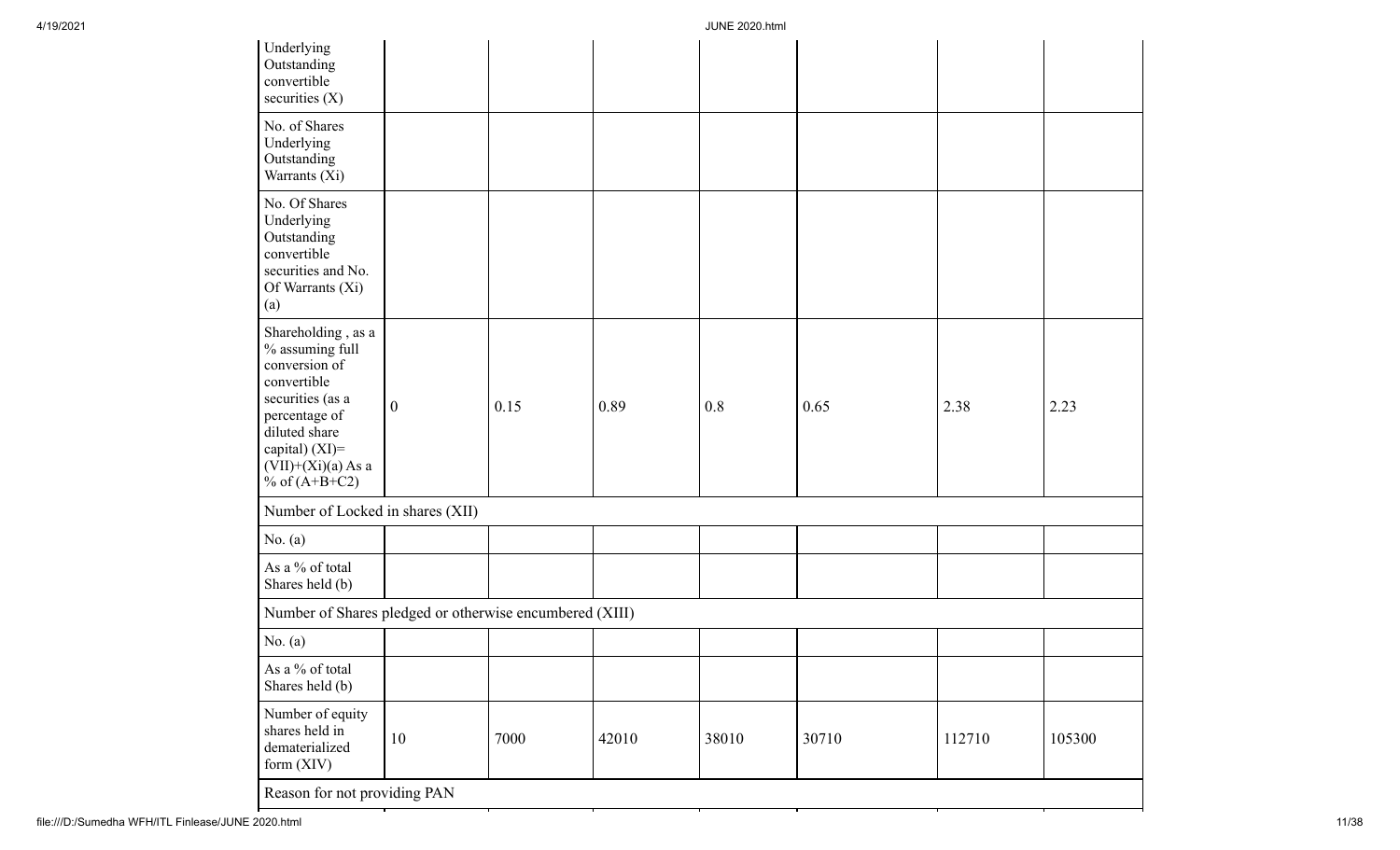| Reason for not<br>providing PAN |                   |                   |          |          |          |          |                   |
|---------------------------------|-------------------|-------------------|----------|----------|----------|----------|-------------------|
| Shareholder type                | Promoter<br>Group | Promoter<br>Group | Promoter | Promoter | Promoter | Promoter | Promoter<br>Group |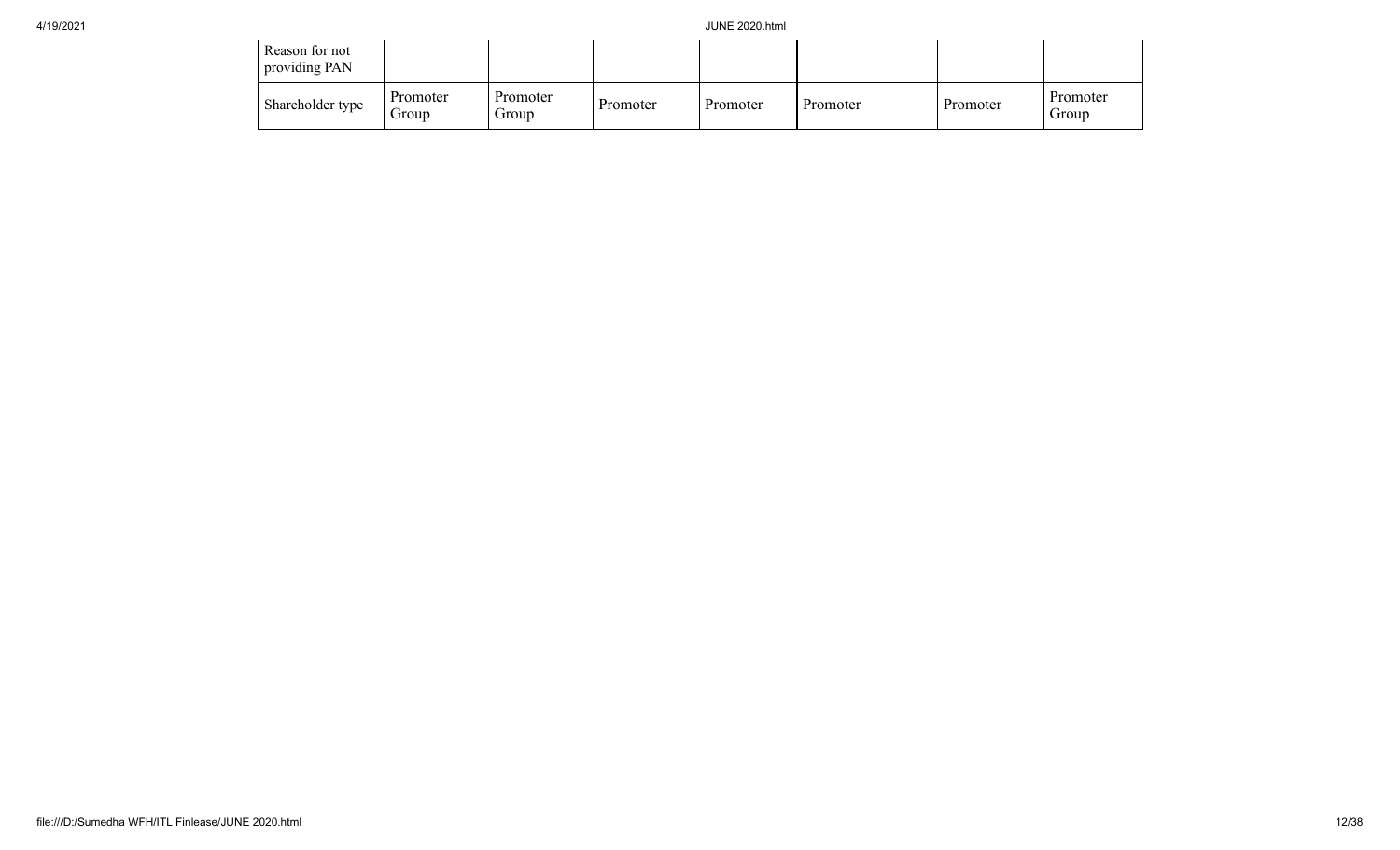| <b>Individuals/Hindu undivided Family</b>                                                                            |             |                   |                                 |             |                |            |              |  |  |  |  |
|----------------------------------------------------------------------------------------------------------------------|-------------|-------------------|---------------------------------|-------------|----------------|------------|--------------|--|--|--|--|
| Searial No.                                                                                                          | 8           | 9                 | 10                              | 11          | 12             | 13         | 14           |  |  |  |  |
| Name of the<br>Shareholders (I)                                                                                      | Kusum Gupta | Meghna<br>Jajodia | <b>JAY SHREE</b><br><b>JAJU</b> | Ashish Jain | I.P.Jain (HUF) | K.P. Jain  | Kavita Ladha |  |  |  |  |
| PAN (II)                                                                                                             | AARPG5358C  | AEUPJ5182N        | AANPJ3228L                      | AAJPJ6534E  | AAAHI0185A     | ADCPJ2215M | ABVPL0033G   |  |  |  |  |
| No. of fully paid<br>up equity shares<br>$\text{held (IV)}$                                                          | 25200       | 60500             | 113000                          | 79900       | 17300          | 5000       | 3000         |  |  |  |  |
| No. Of Partly paid-<br>up equity shares<br>held(V)                                                                   |             |                   |                                 |             |                |            |              |  |  |  |  |
| No. Of shares<br>underlying<br>Depository<br>Receipts (VI)                                                           |             |                   |                                 |             |                |            |              |  |  |  |  |
| Total nos. shares<br>held $(VII) = (IV) +$<br>$(V)+(VI)$                                                             | 25200       | 60500             | 113000                          | 79900       | 17300          | 5000       | 3000         |  |  |  |  |
| Shareholding as a<br>% of total no. of<br>shares (calculated<br>as per SCRR,<br>1957) (VIII) As a<br>% of $(A+B+C2)$ | 0.53        | 1.28              | 2.39                            | 1.69        | 0.37           | 0.11       | 0.06         |  |  |  |  |
| Number of Voting Rights held in each class of securities (IX)                                                        |             |                   |                                 |             |                |            |              |  |  |  |  |
| Class eg: $X$                                                                                                        | 25200       | 60500             | 113000                          | 79900       | 17300          | 5000       | 3000         |  |  |  |  |
| Class eg:y                                                                                                           |             |                   |                                 |             |                |            |              |  |  |  |  |
| Total                                                                                                                | 25200       | 60500             | 113000                          | 79900       | 17300          | 5000       | 3000         |  |  |  |  |
| Total as a % of<br><b>Total Voting rights</b>                                                                        | 0.53        | 1.28              | 2.39                            | 1.69        | 0.37           | 0.11       | 0.06         |  |  |  |  |
| No. Of Shares<br>Underlying                                                                                          |             |                   |                                 |             |                |            |              |  |  |  |  |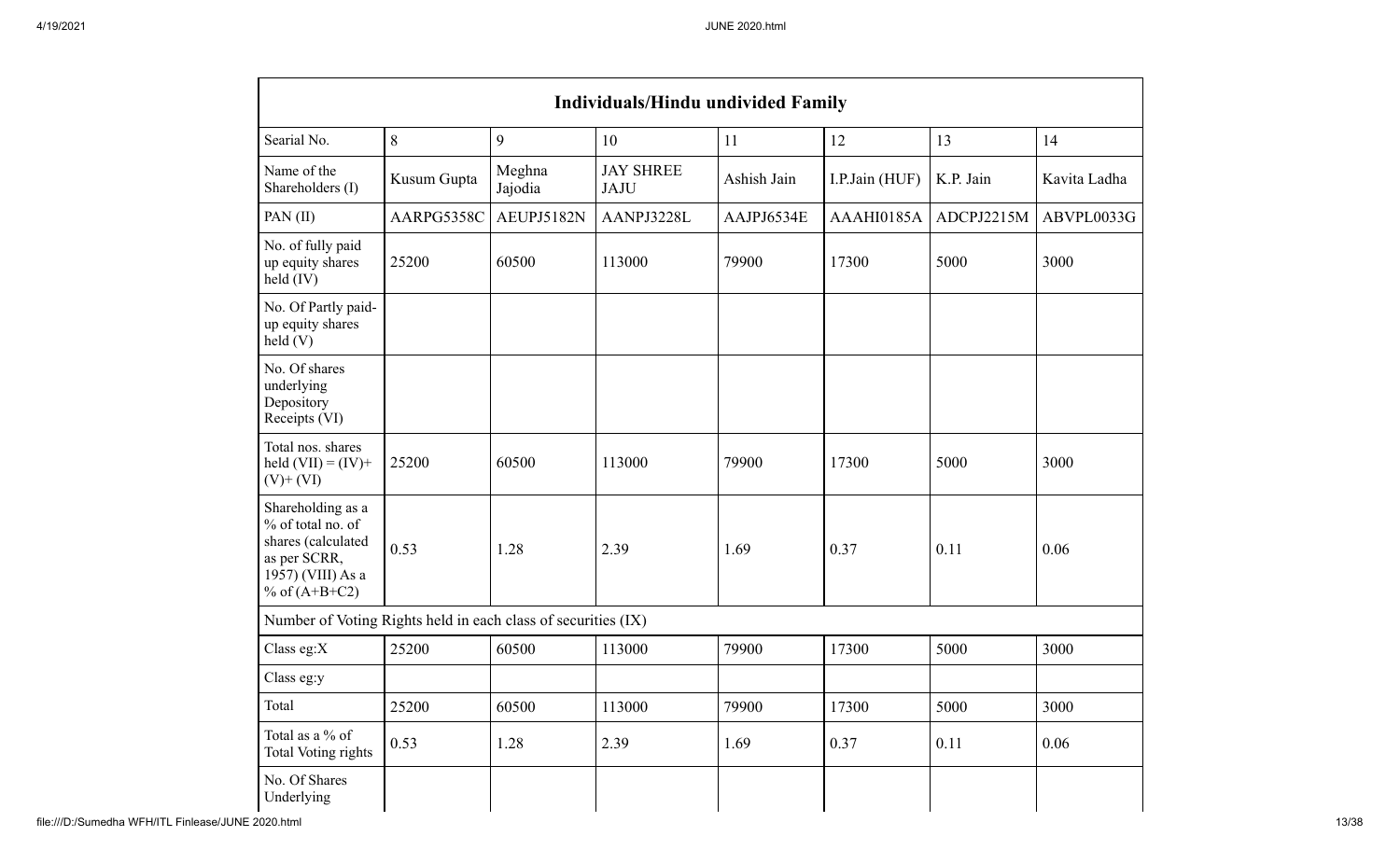| Outstanding<br>convertible<br>securities $(X)$                                                                                                                                              |       |       |        |       |       |      |      |
|---------------------------------------------------------------------------------------------------------------------------------------------------------------------------------------------|-------|-------|--------|-------|-------|------|------|
| No. of Shares<br>Underlying<br>Outstanding<br>Warrants (Xi)                                                                                                                                 |       |       |        |       |       |      |      |
| No. Of Shares<br>Underlying<br>Outstanding<br>convertible<br>securities and No.<br>Of Warrants (Xi)<br>(a)                                                                                  |       |       |        |       |       |      |      |
| Shareholding, as a<br>$\%$ assuming full<br>conversion of<br>convertible<br>securities (as a<br>percentage of<br>diluted share<br>capital) (XI)=<br>$(VII)+(Xi)(a)$ As a<br>% of $(A+B+C2)$ | 0.53  | 1.28  | 2.39   | 1.69  | 0.37  | 0.11 | 0.06 |
| Number of Locked in shares (XII)                                                                                                                                                            |       |       |        |       |       |      |      |
| No. $(a)$                                                                                                                                                                                   |       |       |        |       |       |      |      |
| As a % of total<br>Shares held (b)                                                                                                                                                          |       |       |        |       |       |      |      |
| Number of Shares pledged or otherwise encumbered (XIII)                                                                                                                                     |       |       |        |       |       |      |      |
| No. $(a)$                                                                                                                                                                                   |       |       |        |       |       |      |      |
| As a % of total<br>Shares held (b)                                                                                                                                                          |       |       |        |       |       |      |      |
| Number of equity<br>shares held in<br>dematerialized<br>form (XIV)                                                                                                                          | 25200 | 60500 | 113000 | 79900 | 17300 | 5000 | 3000 |
| Reason for not providing PAN                                                                                                                                                                |       |       |        |       |       |      |      |
|                                                                                                                                                                                             |       |       |        |       |       |      |      |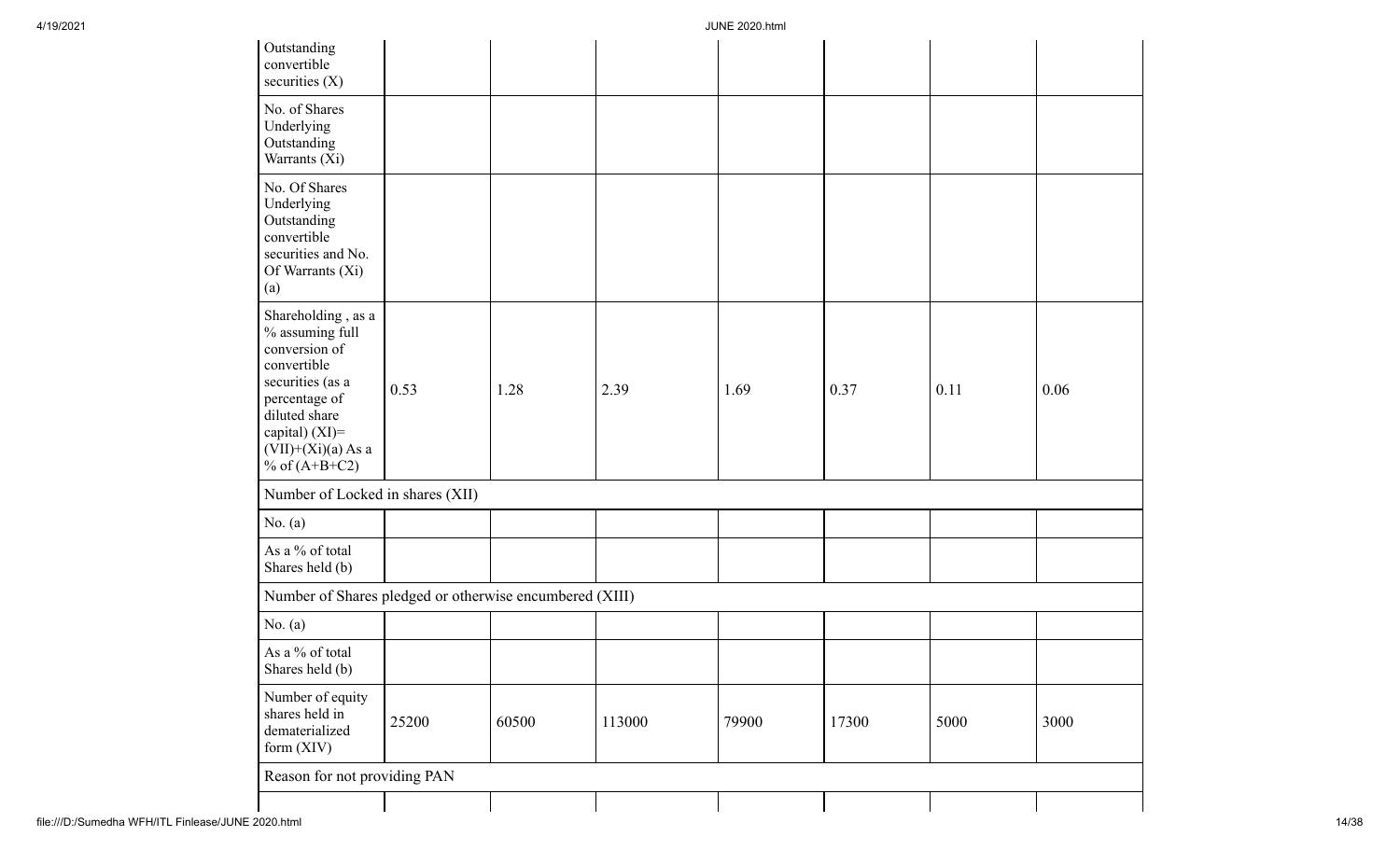| Reason for not<br>providing PAN |                   |                   |                |                   |                   |                   |                   |
|---------------------------------|-------------------|-------------------|----------------|-------------------|-------------------|-------------------|-------------------|
| Shareholder type                | Promoter<br>Group | Promoter<br>Group | Promoter Group | Promoter<br>Group | Promoter<br>Group | Promoter<br>Group | Promoter<br>Group |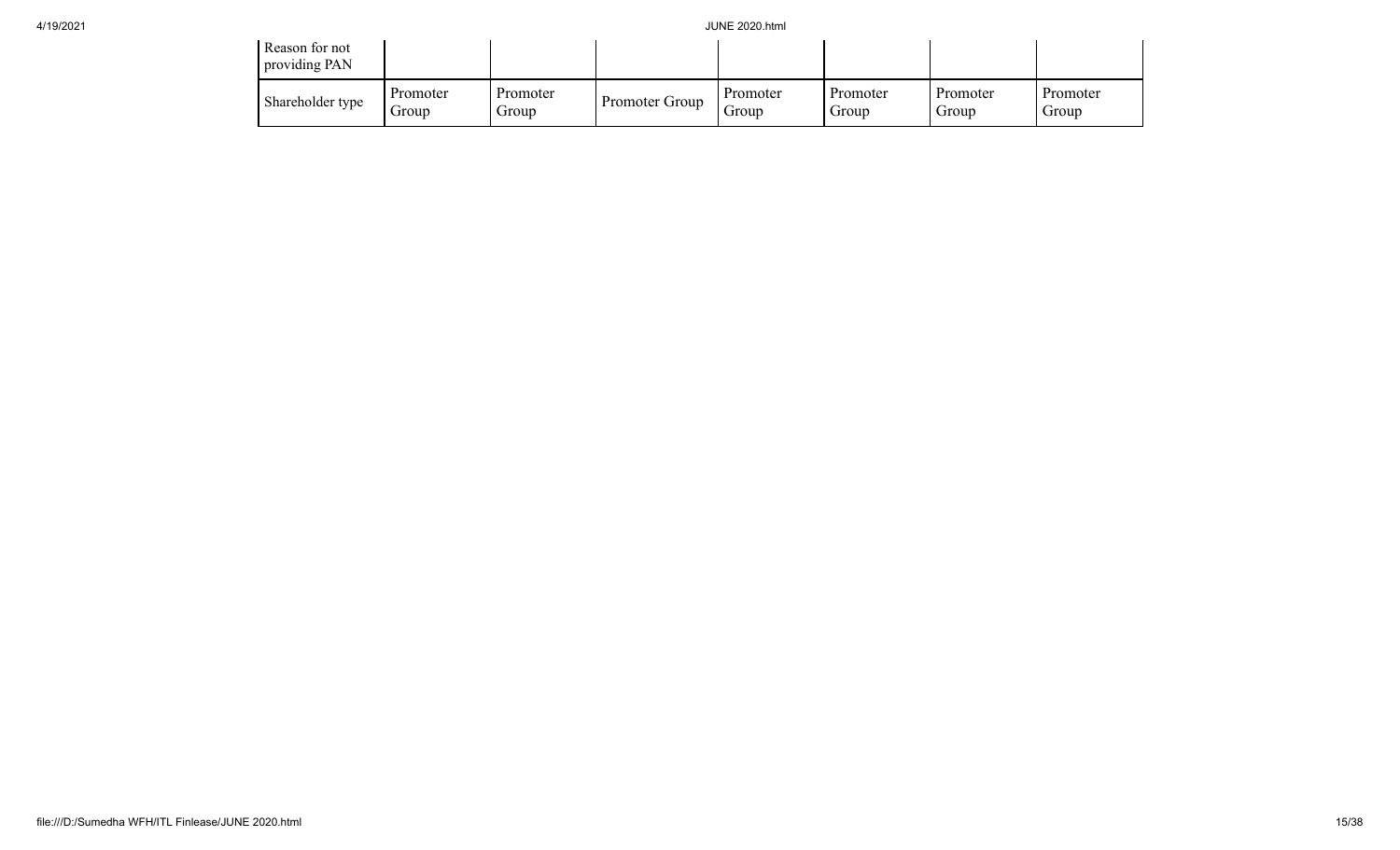|                                                                                                                      | <b>Individuals/Hindu undivided Family</b> |                           |             |            |                            |                             |             |  |  |  |  |  |
|----------------------------------------------------------------------------------------------------------------------|-------------------------------------------|---------------------------|-------------|------------|----------------------------|-----------------------------|-------------|--|--|--|--|--|
| Searial No.                                                                                                          | 15                                        | 16                        | 17          | 18         | 19                         | 20                          | 21          |  |  |  |  |  |
| Name of the<br>Shareholders (I)                                                                                      | Rukma Devi<br>Jaju                        | Gopi Kishan<br>Jaju (HUF) | Rajesh Jaju | Meenu Garg | Sushil Kumar<br>Jaju (HUF) | Rajesh Jaju &<br>Sons (HUF) | Sushil Jaju |  |  |  |  |  |
| PAN(II)                                                                                                              | AEUPJ5180O                                | AADHG0659L                | ABZPJ6383R  | AARPG6307K | AALHS1947M                 | AAGHR9982Q                  | ABVPJ5248H  |  |  |  |  |  |
| No. of fully paid<br>up equity shares<br>held (IV)                                                                   | 160400                                    | 7000                      | 9200        | 85000      | 132300                     | 121510                      | 26000       |  |  |  |  |  |
| No. Of Partly paid-<br>up equity shares<br>held(V)                                                                   |                                           |                           |             |            |                            |                             |             |  |  |  |  |  |
| No. Of shares<br>underlying<br>Depository<br>Receipts (VI)                                                           |                                           |                           |             |            |                            |                             |             |  |  |  |  |  |
| Total nos. shares<br>held $(VII) = (IV) +$<br>$(V)$ + $(VI)$                                                         | 160400                                    | 7000                      | 9200        | 85000      | 132300                     | 121510                      | 26000       |  |  |  |  |  |
| Shareholding as a<br>% of total no. of<br>shares (calculated<br>as per SCRR,<br>1957) (VIII) As a<br>% of $(A+B+C2)$ | 3.39                                      | 0.15                      | 0.19        | 1.8        | 2.8                        | 2.57                        | 0.55        |  |  |  |  |  |
| Number of Voting Rights held in each class of securities (IX)                                                        |                                           |                           |             |            |                            |                             |             |  |  |  |  |  |
| Class eg: $X$                                                                                                        | 160400                                    | 7000                      | 9200        | 85000      | 132300                     | 121510                      | 26000       |  |  |  |  |  |
| Class eg:y                                                                                                           |                                           |                           |             |            |                            |                             |             |  |  |  |  |  |
| Total                                                                                                                | 160400                                    | 7000                      | 9200        | 85000      | 132300                     | 121510                      | 26000       |  |  |  |  |  |
| Total as a % of<br>Total Voting rights                                                                               | 3.39                                      | 0.15                      | 0.19        | 1.8        | 2.8                        | 2.57                        | 0.55        |  |  |  |  |  |
| No. Of Shares<br>Underlying                                                                                          |                                           |                           |             |            |                            |                             |             |  |  |  |  |  |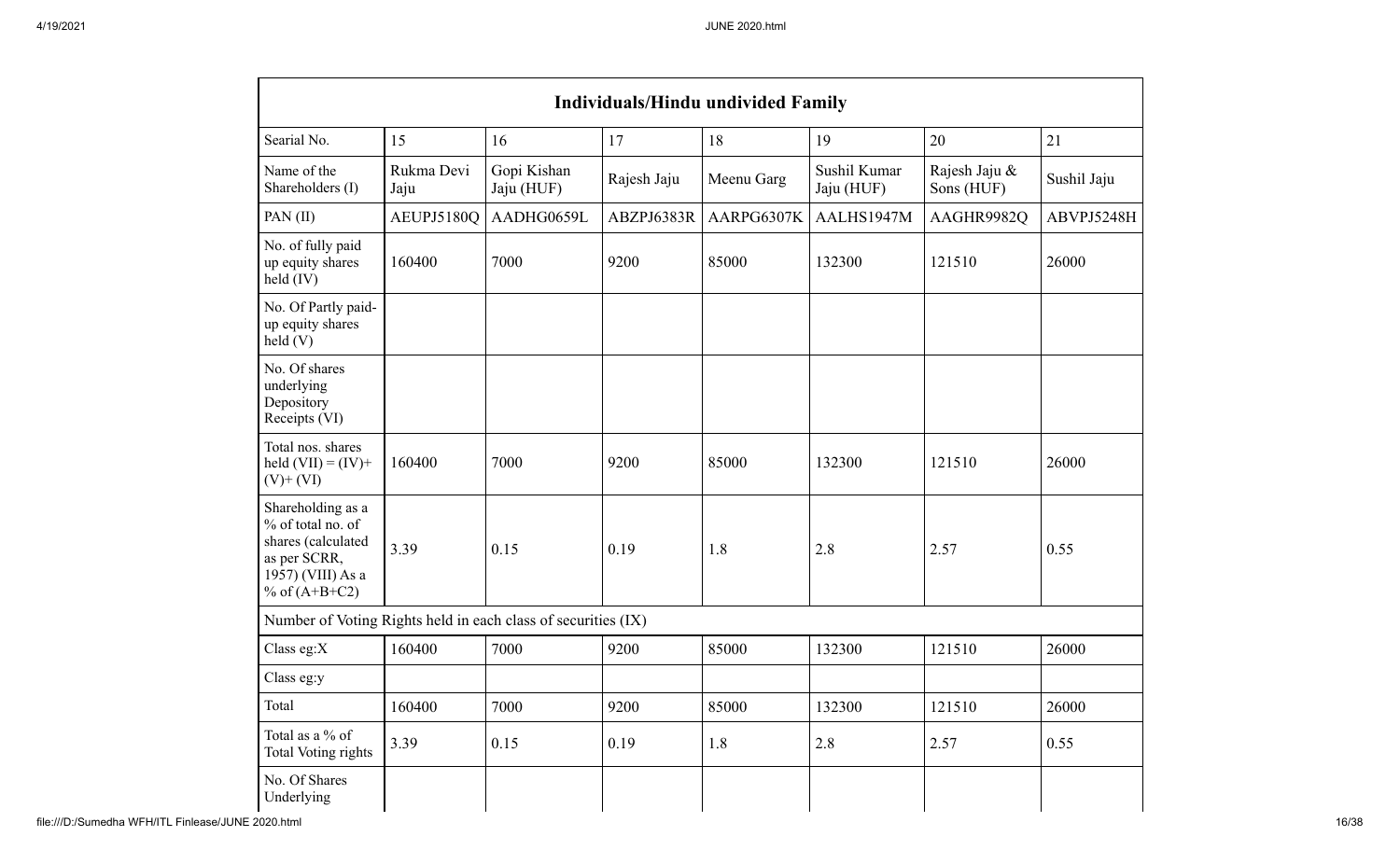| Outstanding<br>convertible<br>securities $(X)$                                                                                                                                              |        |      |      |       |        |        |       |
|---------------------------------------------------------------------------------------------------------------------------------------------------------------------------------------------|--------|------|------|-------|--------|--------|-------|
| No. of Shares<br>Underlying<br>Outstanding<br>Warrants (Xi)                                                                                                                                 |        |      |      |       |        |        |       |
| No. Of Shares<br>Underlying<br>Outstanding<br>convertible<br>securities and No.<br>Of Warrants (Xi)<br>(a)                                                                                  |        |      |      |       |        |        |       |
| Shareholding, as a<br>$\%$ assuming full<br>conversion of<br>convertible<br>securities (as a<br>percentage of<br>diluted share<br>capital) (XI)=<br>$(VII)+(Xi)(a)$ As a<br>% of $(A+B+C2)$ | 3.39   | 0.15 | 0.19 | 1.8   | 2.8    | 2.57   | 0.55  |
| Number of Locked in shares (XII)                                                                                                                                                            |        |      |      |       |        |        |       |
| No. $(a)$                                                                                                                                                                                   |        |      |      |       |        |        |       |
| As a % of total<br>Shares held (b)                                                                                                                                                          |        |      |      |       |        |        |       |
| Number of Shares pledged or otherwise encumbered (XIII)                                                                                                                                     |        |      |      |       |        |        |       |
| No. $(a)$                                                                                                                                                                                   |        |      |      |       |        |        |       |
| As a % of total<br>Shares held (b)                                                                                                                                                          |        |      |      |       |        |        |       |
| Number of equity<br>shares held in<br>dematerialized<br>form (XIV)                                                                                                                          | 160400 | 7000 | 9200 | 85000 | 132300 | 121510 | 26000 |
| Reason for not providing PAN                                                                                                                                                                |        |      |      |       |        |        |       |
|                                                                                                                                                                                             |        |      |      |       |        |        |       |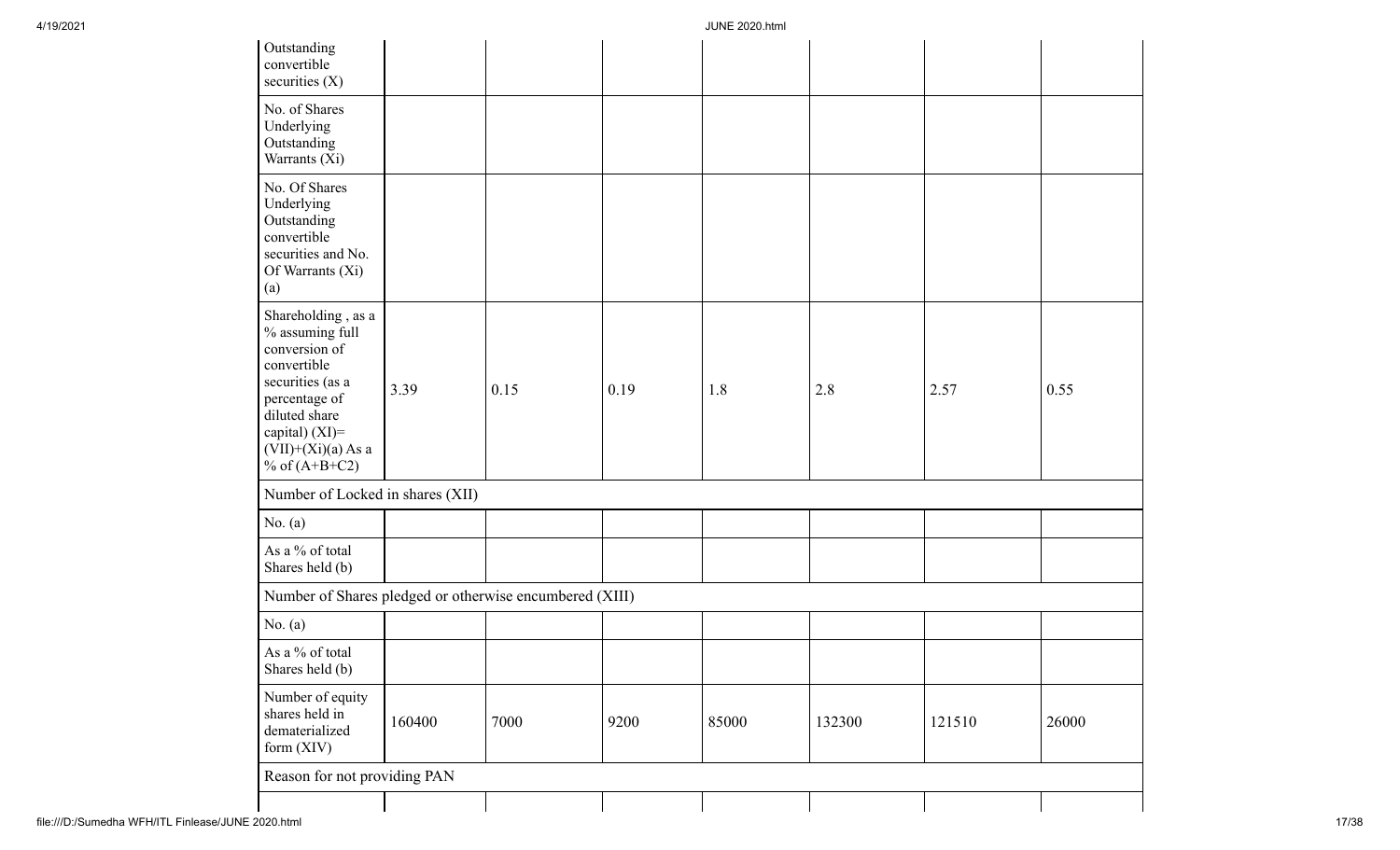| Reason for not<br>providing PAN |                   |                |                   |                   |                                 |                   |
|---------------------------------|-------------------|----------------|-------------------|-------------------|---------------------------------|-------------------|
| Shareholder type                | Promoter<br>Group | Promoter Group | Promoter<br>Group | Promoter<br>Group | Promoter Group   Promoter Group | Promoter<br>Group |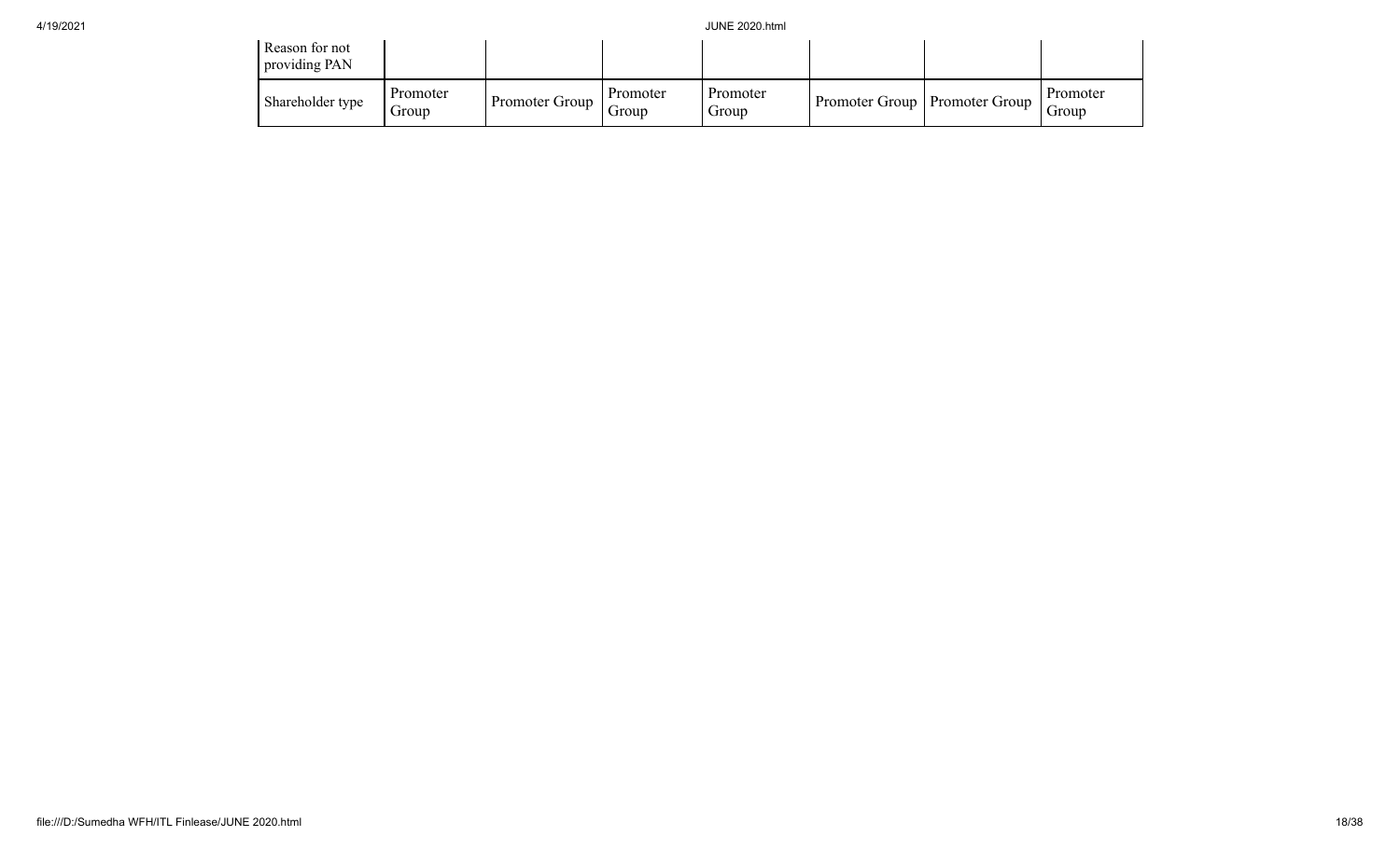| <b>Individuals/Hindu undivided Family</b>                                                                            |                |               |              |                    |               |            |             |  |  |  |  |
|----------------------------------------------------------------------------------------------------------------------|----------------|---------------|--------------|--------------------|---------------|------------|-------------|--|--|--|--|
| Searial No.                                                                                                          | 22             | 23            | 24           | 25                 | 26            | 27         | 28          |  |  |  |  |
| Name of the<br>Shareholders (I)                                                                                      | S.P.Jaju (HUF) | Santosh Bagri | Santosh Jain | Radhika<br>jajodia | Surekha Gupta | Ekta Gupta | Sarika Jaju |  |  |  |  |
| PAN (II)                                                                                                             | AANHS1188N     | AHJPB4778L    | AAFPJ4716R   | AICPA4752D         | AARPG5359D    | ADQPG8069A | AEUPJ5181R  |  |  |  |  |
| No. of fully paid<br>up equity shares<br>held (IV)                                                                   | 5100           | 51930         | 17500        | 63100              | 31600         | 49100      | 87300       |  |  |  |  |
| No. Of Partly paid-<br>up equity shares<br>held(V)                                                                   |                |               |              |                    |               |            |             |  |  |  |  |
| No. Of shares<br>underlying<br>Depository<br>Receipts (VI)                                                           |                |               |              |                    |               |            |             |  |  |  |  |
| Total nos. shares<br>held $(VII) = (IV) +$<br>$(V)+(VI)$                                                             | 5100           | 51930         | 17500        | 63100              | 31600         | 49100      | 87300       |  |  |  |  |
| Shareholding as a<br>% of total no. of<br>shares (calculated<br>as per SCRR,<br>1957) (VIII) As a<br>% of $(A+B+C2)$ | 0.11           | 1.1           | 0.37         | 1.33               | 0.67          | 1.04       | 1.84        |  |  |  |  |
| Number of Voting Rights held in each class of securities (IX)                                                        |                |               |              |                    |               |            |             |  |  |  |  |
| Class eg: $X$                                                                                                        | 5100           | 51930         | 17500        | 63100              | 31600         | 49100      | 87300       |  |  |  |  |
| Class eg:y                                                                                                           |                |               |              |                    |               |            |             |  |  |  |  |
| Total                                                                                                                | 5100           | 51930         | 17500        | 63100              | 31600         | 49100      | 87300       |  |  |  |  |
| Total as a % of<br>Total Voting rights                                                                               | 0.11           | 1.1           | 0.37         | 1.33               | 0.67          | 1.04       | 1.84        |  |  |  |  |
| No. Of Shares<br>Underlying                                                                                          |                |               |              |                    |               |            |             |  |  |  |  |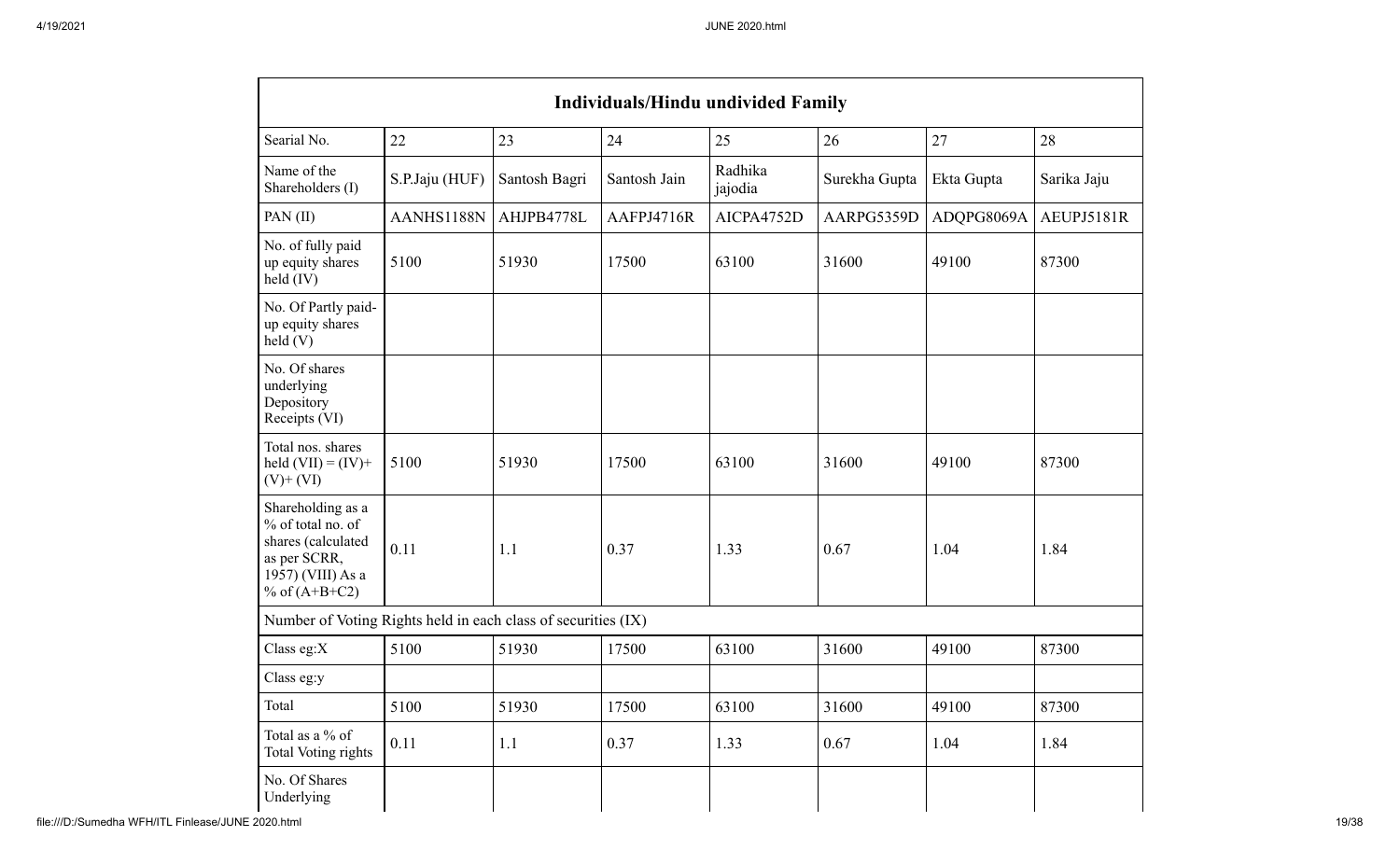| Outstanding<br>convertible<br>securities $(X)$                                                                                                                                           |                  |       |       |       |       |       |       |
|------------------------------------------------------------------------------------------------------------------------------------------------------------------------------------------|------------------|-------|-------|-------|-------|-------|-------|
| No. of Shares<br>Underlying<br>Outstanding<br>Warrants (Xi)                                                                                                                              |                  |       |       |       |       |       |       |
| No. Of Shares<br>Underlying<br>Outstanding<br>convertible<br>securities and No.<br>Of Warrants (Xi)<br>(a)                                                                               |                  |       |       |       |       |       |       |
| Shareholding, as a<br>% assuming full<br>conversion of<br>convertible<br>securities (as a<br>percentage of<br>diluted share<br>capital) (XI)=<br>$(VII)+(Xi)(a)$ As a<br>% of $(A+B+C2)$ | 0.11             | 1.1   | 0.37  | 1.33  | 0.67  | 1.04  | 1.84  |
| Number of Locked in shares (XII)                                                                                                                                                         |                  |       |       |       |       |       |       |
| No. $(a)$                                                                                                                                                                                |                  |       |       |       |       |       |       |
| As a % of total<br>Shares held (b)                                                                                                                                                       |                  |       |       |       |       |       |       |
| Number of Shares pledged or otherwise encumbered (XIII)                                                                                                                                  |                  |       |       |       |       |       |       |
| No. $(a)$                                                                                                                                                                                |                  |       |       |       |       |       |       |
| As a % of total<br>Shares held (b)                                                                                                                                                       |                  |       |       |       |       |       |       |
| Number of equity<br>shares held in<br>dematerialized<br>form $(XIV)$                                                                                                                     | $\boldsymbol{0}$ | 51930 | 17500 | 63100 | 31600 | 49100 | 87300 |
| Reason for not providing PAN                                                                                                                                                             |                  |       |       |       |       |       |       |
|                                                                                                                                                                                          |                  |       |       |       |       |       |       |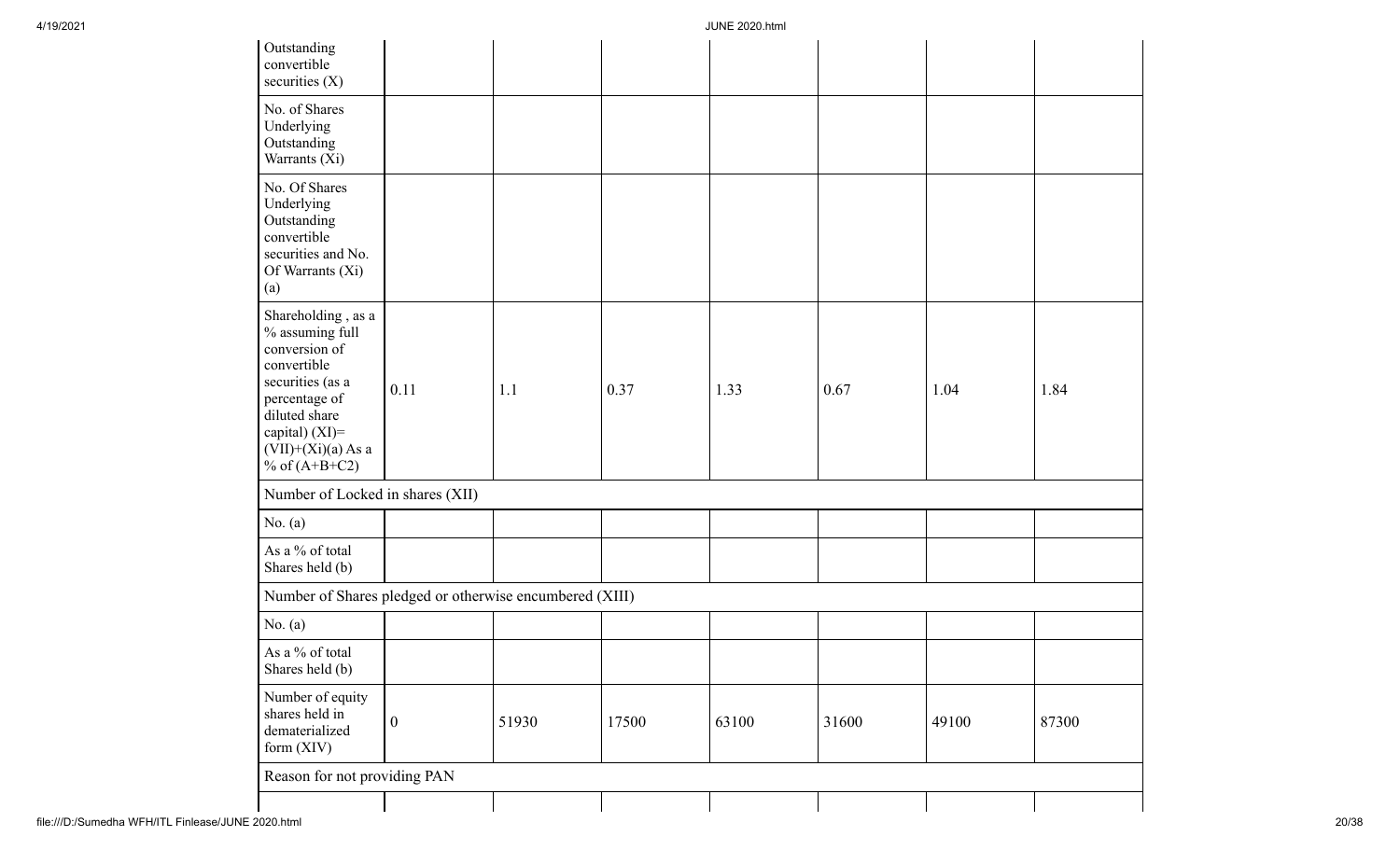| Reason for not<br>providing PAN |                   |                   |                   |                   |                   |                   |                   |
|---------------------------------|-------------------|-------------------|-------------------|-------------------|-------------------|-------------------|-------------------|
| Shareholder type                | Promoter<br>droup | Promoter<br>Group | Promoter<br>Group | Promoter<br>Group | Promoter<br>Group | Promoter<br>Group | Promoter<br>Group |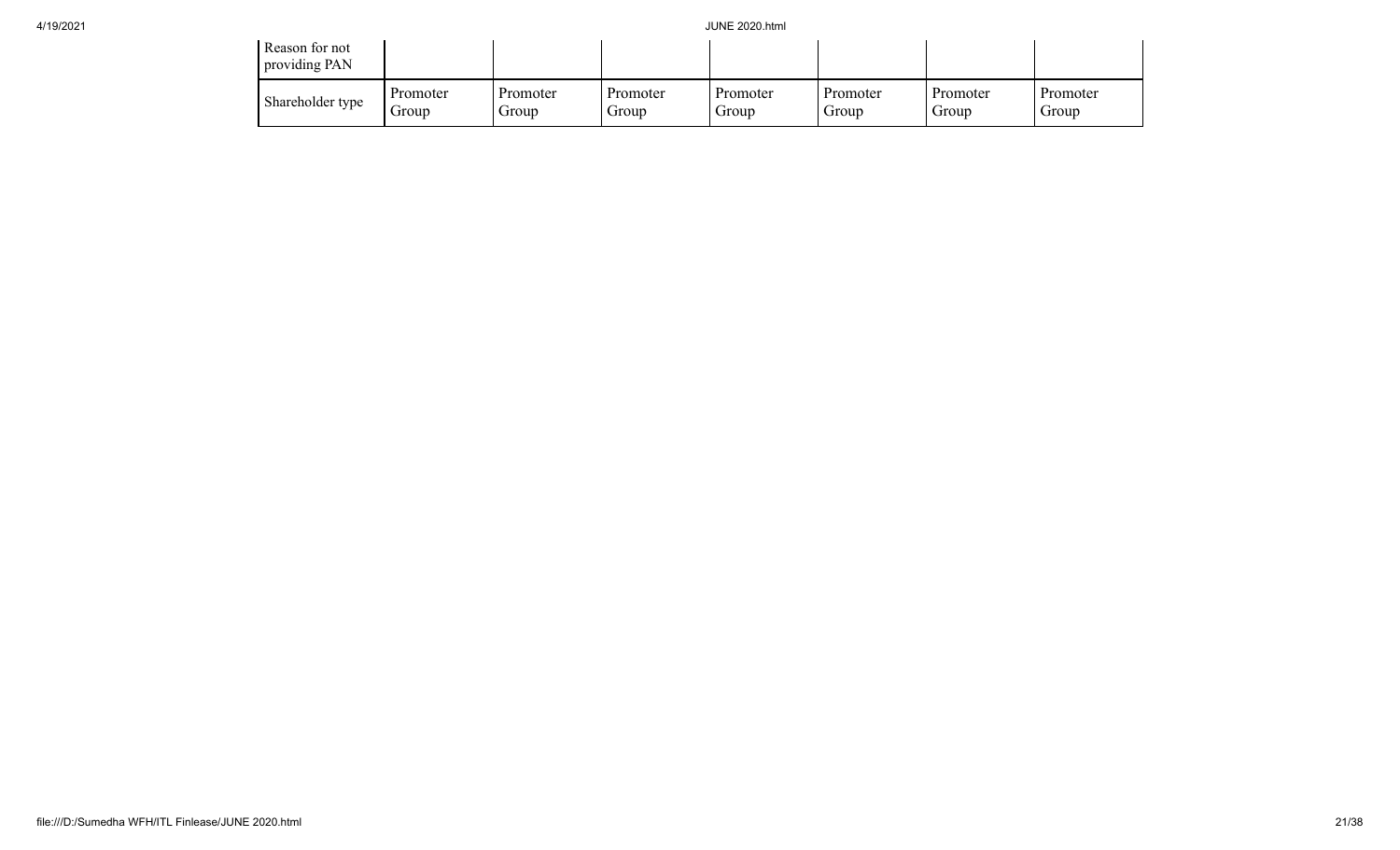| <b>Individuals/Hindu undivided Family</b>                                                                            |             |              |            |                               |                               |                          |  |  |  |  |
|----------------------------------------------------------------------------------------------------------------------|-------------|--------------|------------|-------------------------------|-------------------------------|--------------------------|--|--|--|--|
| Searial No.                                                                                                          | 29          | 30           | 31         | 32                            | 33                            |                          |  |  |  |  |
| Name of the<br>Shareholders (I)                                                                                      | Shikha jain | Shreya Gupta | Daya Jain  | Kailash Jajodia<br><b>HUF</b> | Kaushal Jajodia<br><b>HUF</b> | Click here to go<br>back |  |  |  |  |
| PAN (II)                                                                                                             | AANPJ3217D  | BPCPG1480E   | AAJPJ1116F | AAFHK0010B                    | AAIHK1903L                    | Total                    |  |  |  |  |
| No. of fully paid<br>up equity shares<br>held (IV)                                                                   | 27000       | 15600        | 10300      | 81800                         | 61900                         | 1683290                  |  |  |  |  |
| No. Of Partly paid-<br>up equity shares<br>$\text{held}$ (V)                                                         |             |              |            |                               |                               |                          |  |  |  |  |
| No. Of shares<br>underlying<br>Depository<br>Receipts (VI)                                                           |             |              |            |                               |                               |                          |  |  |  |  |
| Total nos. shares<br>held $(VII) = (IV) +$<br>$(V)$ + $(VI)$                                                         | 27000       | 15600        | 10300      | 81800                         | 61900                         | 1683290                  |  |  |  |  |
| Shareholding as a<br>% of total no. of<br>shares (calculated<br>as per SCRR,<br>1957) (VIII) As a<br>% of $(A+B+C2)$ | 0.57        | 0.33         | 0.22       | 1.73                          | 1.31                          | 35.57                    |  |  |  |  |
| Number of Voting Rights held in each class of securities (IX)                                                        |             |              |            |                               |                               |                          |  |  |  |  |
| Class eg:X                                                                                                           | 27000       | 15600        | 10300      | 81800                         | 61900                         | 1683290                  |  |  |  |  |
| Class eg:y                                                                                                           |             |              |            |                               |                               |                          |  |  |  |  |
| Total                                                                                                                | 27000       | 15600        | 10300      | 81800                         | 61900                         | 1683290                  |  |  |  |  |
| Total as a % of<br>Total Voting rights                                                                               | 0.57        | 0.33         | 0.22       | 1.73                          | 1.31                          | 35.57                    |  |  |  |  |
| No. Of Shares<br>Underlying                                                                                          |             |              |            |                               |                               |                          |  |  |  |  |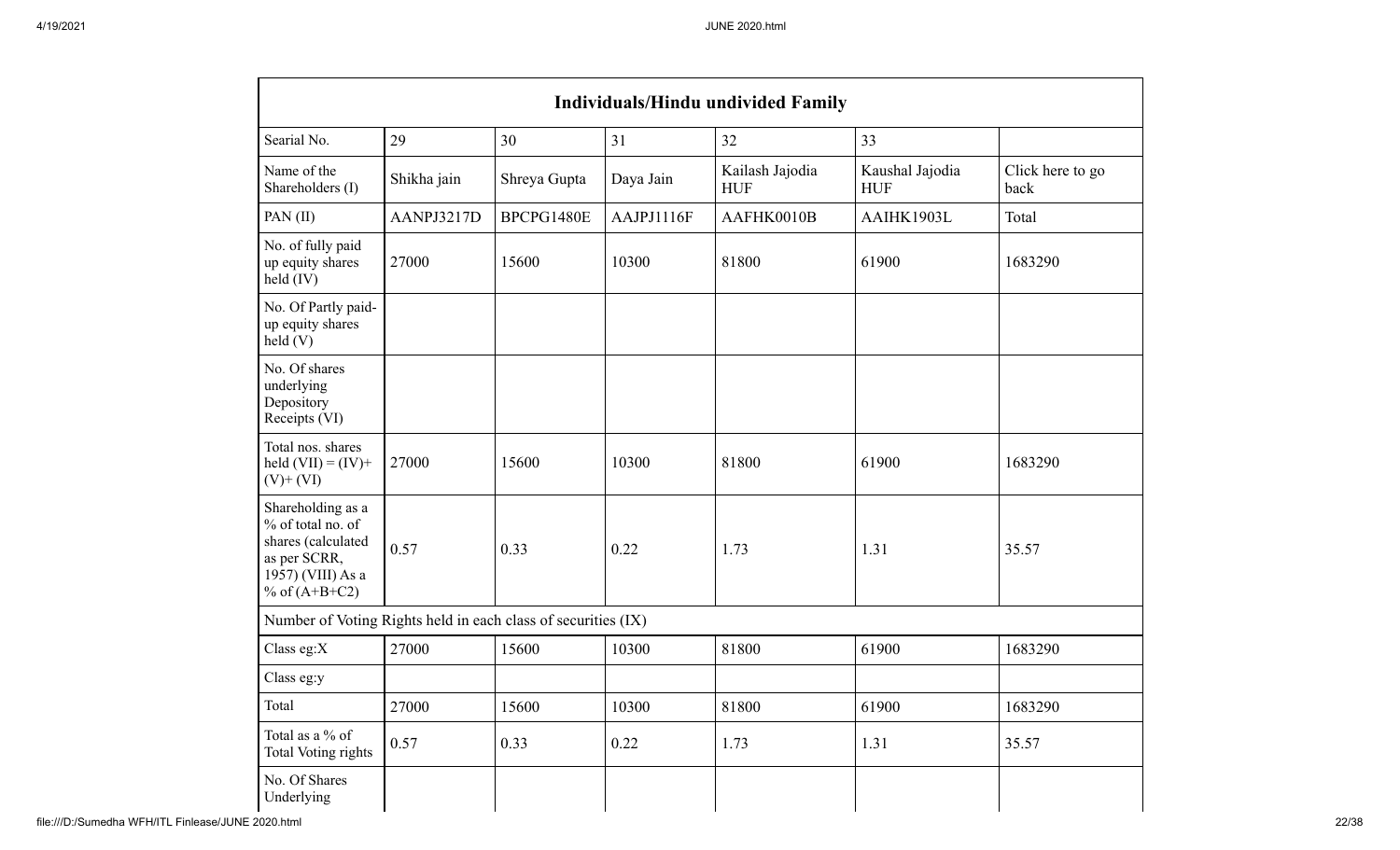| Outstanding<br>convertible<br>securities $(X)$                                                                                                                                              |       |       |       |       |       |         |
|---------------------------------------------------------------------------------------------------------------------------------------------------------------------------------------------|-------|-------|-------|-------|-------|---------|
| No. of Shares<br>Underlying<br>Outstanding<br>Warrants (Xi)                                                                                                                                 |       |       |       |       |       |         |
| No. Of Shares<br>Underlying<br>Outstanding<br>convertible<br>securities and No.<br>Of Warrants (Xi)<br>(a)                                                                                  |       |       |       |       |       |         |
| Shareholding, as a<br>$\%$ assuming full<br>conversion of<br>convertible<br>securities (as a<br>percentage of<br>diluted share<br>capital) (XI)=<br>$(VII)+(Xi)(a) As a$<br>% of $(A+B+C2)$ | 0.57  | 0.33  | 0.22  | 1.73  | 1.31  | 35.57   |
| Number of Locked in shares (XII)                                                                                                                                                            |       |       |       |       |       |         |
| No. $(a)$                                                                                                                                                                                   |       |       |       |       |       |         |
| As a % of total<br>Shares held (b)                                                                                                                                                          |       |       |       |       |       |         |
| Number of Shares pledged or otherwise encumbered (XIII)                                                                                                                                     |       |       |       |       |       |         |
| No. $(a)$                                                                                                                                                                                   |       |       |       |       |       |         |
| As a % of total<br>Shares held (b)                                                                                                                                                          |       |       |       |       |       |         |
| Number of equity<br>shares held in<br>dematerialized<br>form (XIV)                                                                                                                          | 27000 | 15600 | 10300 | 81800 | 61900 | 1678190 |
| Reason for not providing PAN                                                                                                                                                                |       |       |       |       |       |         |
|                                                                                                                                                                                             |       |       |       |       |       |         |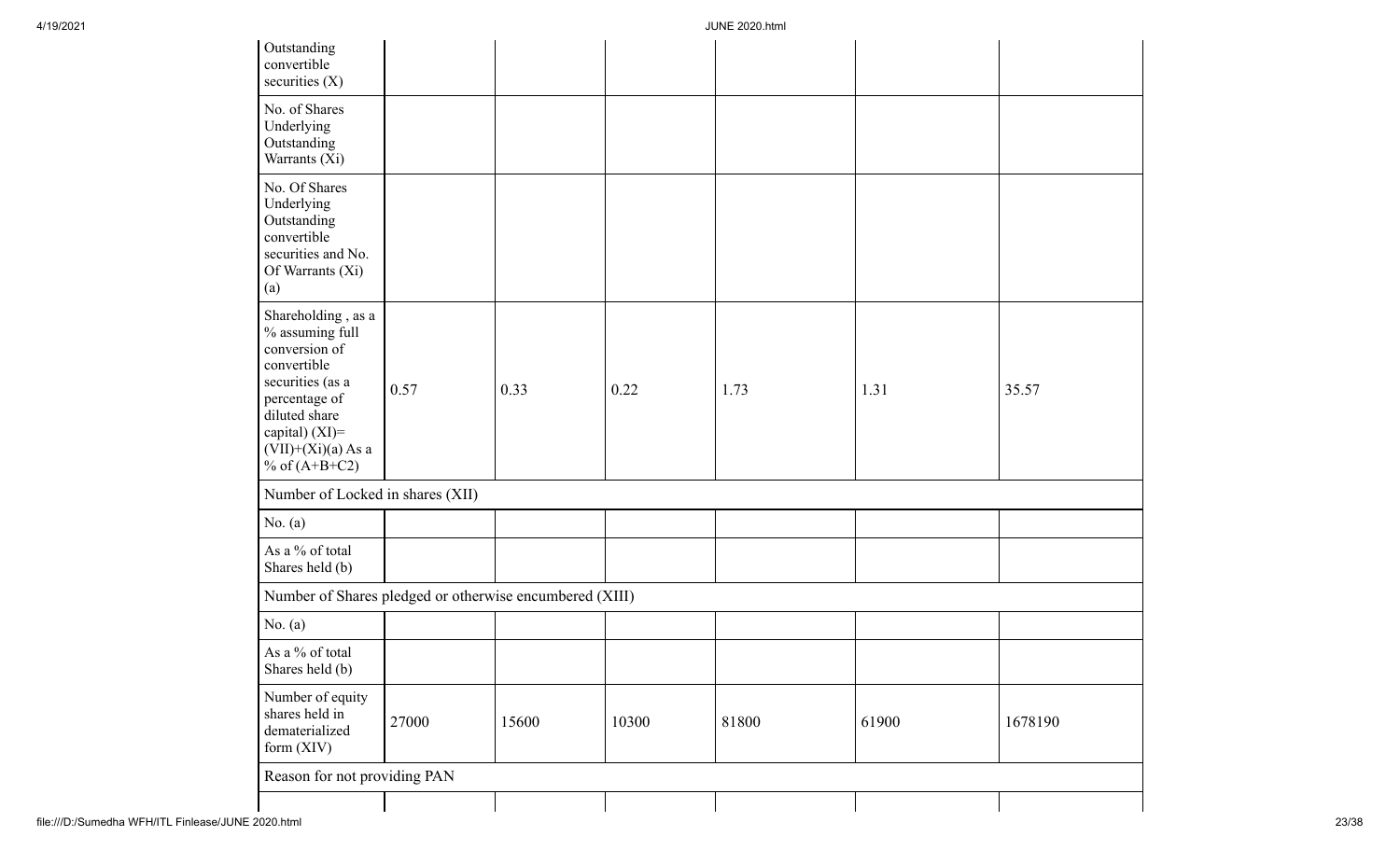| Reason for not<br>providing PAN |                   |                   |                   |                |                |  |
|---------------------------------|-------------------|-------------------|-------------------|----------------|----------------|--|
| Shareholder type                | Promoter<br>Group | Promoter<br>Group | Promoter<br>Group | Promoter Group | Promoter Group |  |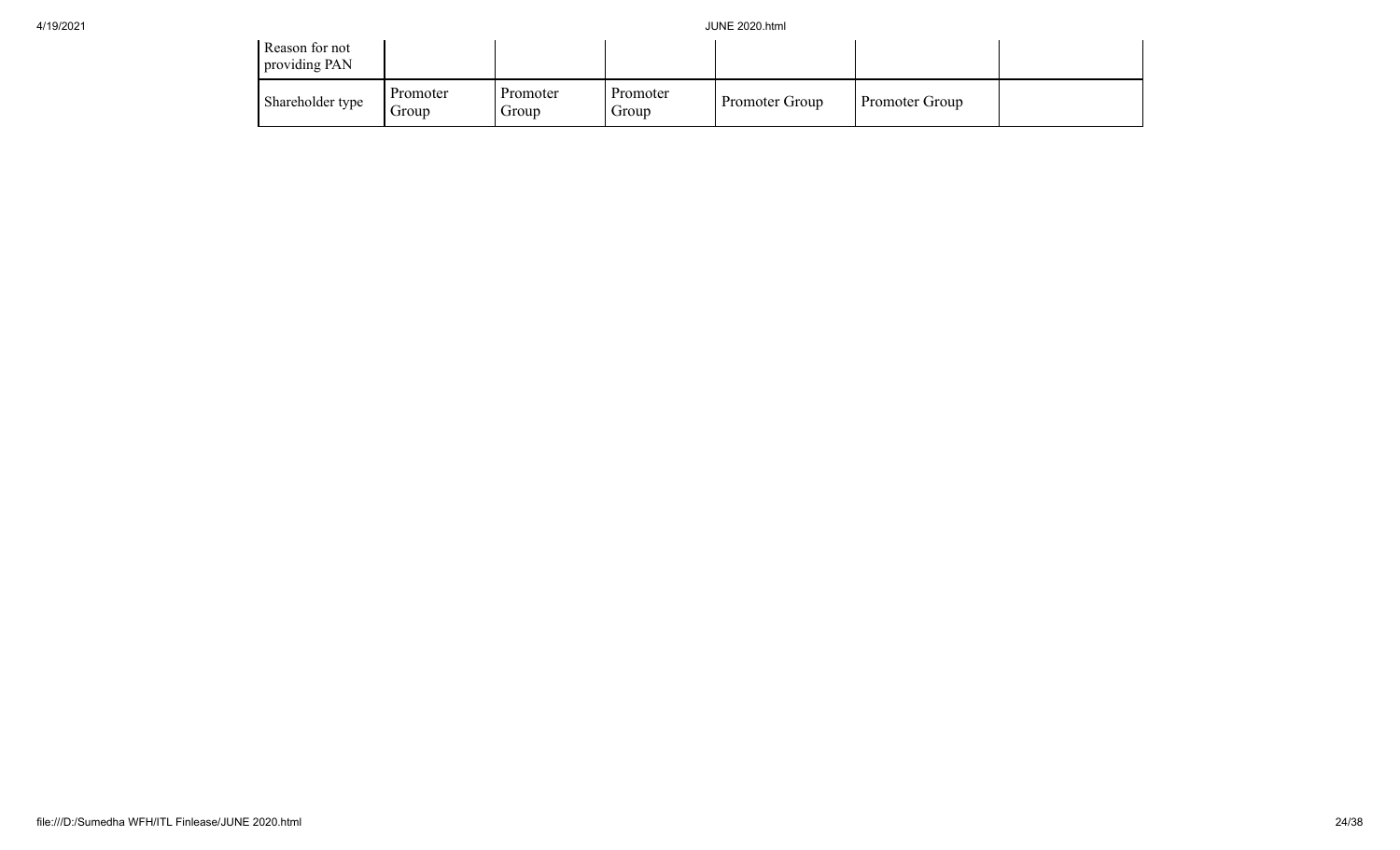| Any Other (specify)                                                                                                  |                                      |                            |                                                             |                                        |                                    |                              |                                    |  |
|----------------------------------------------------------------------------------------------------------------------|--------------------------------------|----------------------------|-------------------------------------------------------------|----------------------------------------|------------------------------------|------------------------------|------------------------------------|--|
| Searial No.                                                                                                          | $\mathbf{1}$                         | $\overline{2}$             | 3                                                           | 4                                      | 5                                  | 6                            | $\overline{7}$                     |  |
| Category                                                                                                             | <b>Bodies</b><br>Corporate           | <b>Bodies</b><br>Corporate | <b>Bodies</b><br>Corporate                                  | <b>Bodies</b><br>Corporate             | <b>Bodies</b><br>Corporate         | <b>Bodies</b><br>Corporate   | <b>Bodies</b><br>Corporate         |  |
| Name of the<br>Shareholders (I)                                                                                      | Northwest<br>Enterprises<br>PVT. LTD | I P Polymers<br>PVT. LTD   | Aakash<br><b>Brothers</b><br><b>Trading Pvt</b><br>Ltd LTD. | Guwahati<br>Mercantile P<br><b>LTD</b> | Nezone<br>Agencies P<br><b>LTD</b> | Nezone trading<br>Co PVT LTD | Kaushal<br>Commercial<br>PVT. LTD. |  |
| PAN (II)                                                                                                             | AAACN5674J                           | AAACI0035Q                 | AAACA0595P                                                  | AAACG7336C                             | AAACN6809K                         | AABCN7997H                   | AAACK8231G                         |  |
| No. of the<br>Shareholders (I)                                                                                       | $\perp$                              | 1                          |                                                             | 1                                      | 1                                  | I                            | $\mathbf l$                        |  |
| No. of fully paid<br>up equity shares<br>held (IV)                                                                   | 11000                                | 145100                     | 86900                                                       | 86500                                  | 119000                             | 97300                        | 372100                             |  |
| No. Of Partly paid-<br>up equity shares<br>$\text{held}$ (V)                                                         |                                      |                            |                                                             |                                        |                                    |                              |                                    |  |
| No. Of shares<br>underlying<br>Depository<br>Receipts (VI)                                                           |                                      |                            |                                                             |                                        |                                    |                              |                                    |  |
| Total nos. shares<br>held $(VII) = (IV) +$<br>$(V)$ + $(VI)$                                                         | 11000                                | 145100                     | 86900                                                       | 86500                                  | 119000                             | 97300                        | 372100                             |  |
| Shareholding as a<br>% of total no. of<br>shares (calculated<br>as per SCRR,<br>1957) (VIII) As a<br>% of $(A+B+C2)$ | 0.23                                 | 3.07                       | 1.84                                                        | 1.83                                   | 2.51                               | 2.06                         | 7.86                               |  |
| Number of Voting Rights held in each class of securities (IX)                                                        |                                      |                            |                                                             |                                        |                                    |                              |                                    |  |
| Class eg: X                                                                                                          | 11000                                | 145100                     | 86900                                                       | 86500                                  | 119000                             | 97300                        | 372100                             |  |
|                                                                                                                      |                                      |                            |                                                             |                                        |                                    |                              |                                    |  |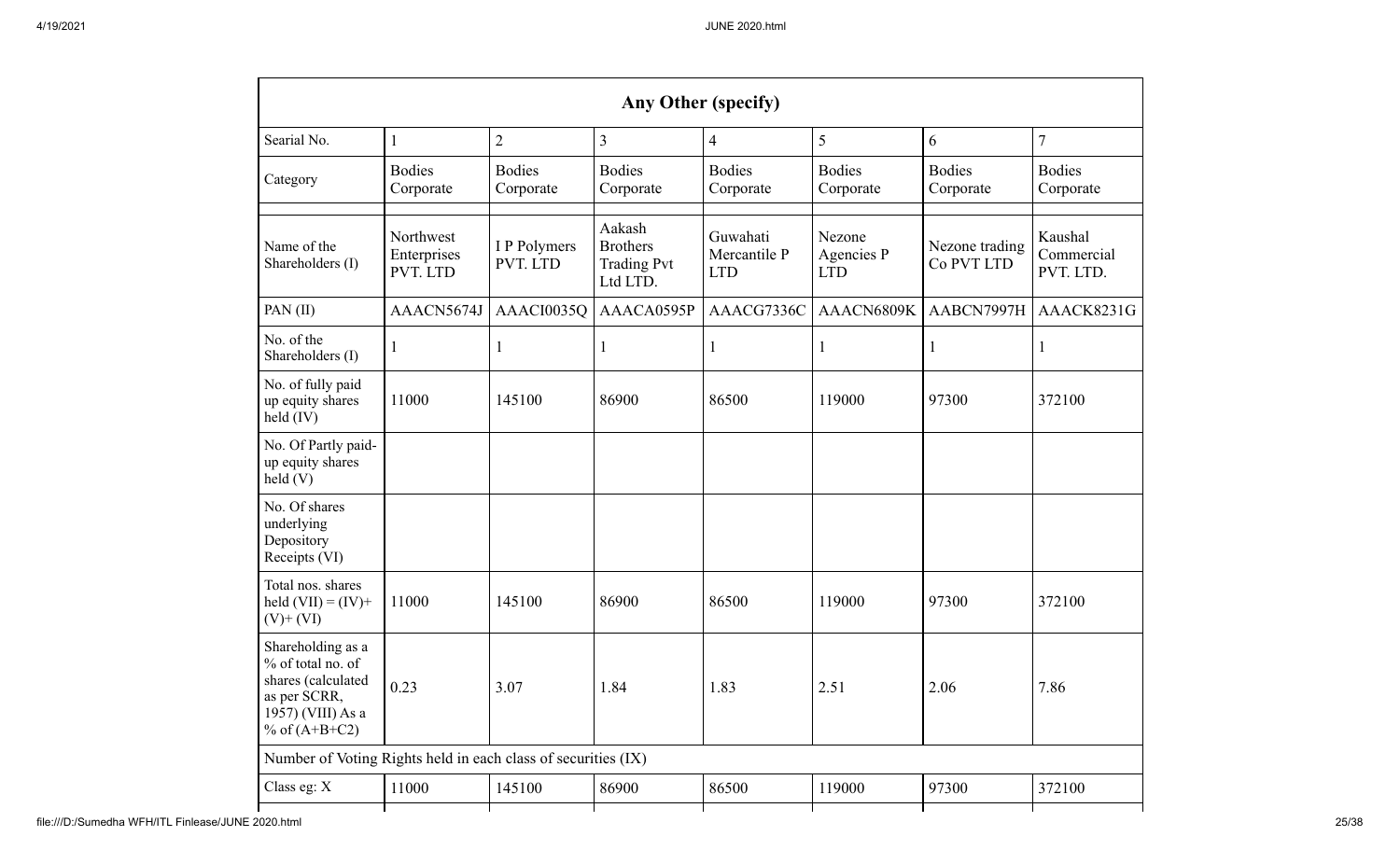| Class eg:y                                                                                                                                                                           |       |        |       |       |        |       |        |
|--------------------------------------------------------------------------------------------------------------------------------------------------------------------------------------|-------|--------|-------|-------|--------|-------|--------|
| Total                                                                                                                                                                                | 11000 | 145100 | 86900 | 86500 | 119000 | 97300 | 372100 |
| Total as a % of<br>Total Voting rights                                                                                                                                               | 0.23  | 3.07   | 1.84  | 1.83  | 2.51   | 2.06  | 7.86   |
| No. Of Shares<br>Underlying<br>Outstanding<br>convertible<br>securities $(X)$                                                                                                        |       |        |       |       |        |       |        |
| No. of Shares<br>Underlying<br>Outstanding<br>Warrants (Xi)                                                                                                                          |       |        |       |       |        |       |        |
| No. Of Shares<br>Underlying<br>Outstanding<br>convertible<br>securities and No.<br>Of Warrants (Xi)<br>(a)                                                                           |       |        |       |       |        |       |        |
| Shareholding, as a<br>% assuming full<br>conversion of<br>convertible<br>securities (as a<br>percentage of<br>diluted share<br>capital) (XI)=<br>$(VII)+(X)$ As a %<br>of $(A+B+C2)$ | 0.23  | 3.07   | 1.84  | 1.83  | 2.51   | 2.06  | 7.86   |
| Number of Locked in shares (XII)                                                                                                                                                     |       |        |       |       |        |       |        |
| No. $(a)$                                                                                                                                                                            |       |        |       |       |        |       |        |
| As a $\%$ of total<br>Shares held (b)                                                                                                                                                |       |        |       |       |        |       |        |
| Number of Shares pledged or otherwise encumbered (XIII)                                                                                                                              |       |        |       |       |        |       |        |
| No. $(a)$                                                                                                                                                                            |       |        |       |       |        |       |        |
| As a % of total                                                                                                                                                                      |       |        |       |       |        |       |        |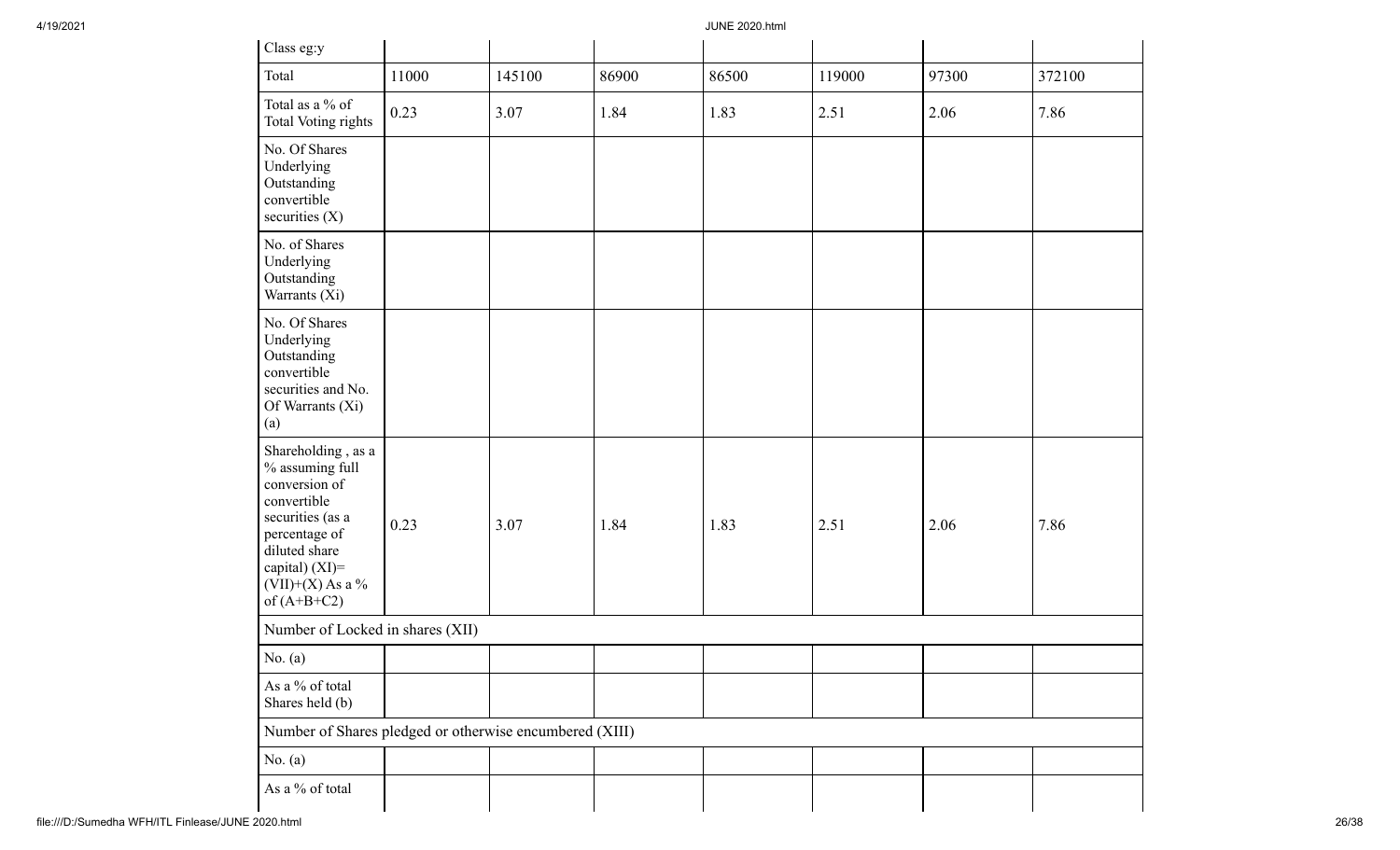| Shares held (b)                                                      |                   |                   |                   |                   |                   |                   |                   |
|----------------------------------------------------------------------|-------------------|-------------------|-------------------|-------------------|-------------------|-------------------|-------------------|
| Number of equity<br>shares held in<br>dematerialized<br>form $(XIV)$ | 11000             | 145100            | 86900             | 86500             | 119000            | 97300             | 372100            |
| Reason for not providing PAN                                         |                   |                   |                   |                   |                   |                   |                   |
| Reason for not<br>providing PAN                                      |                   |                   |                   |                   |                   |                   |                   |
| Shareholder type                                                     | Promoter<br>Group | Promoter<br>Group | Promoter<br>Group | Promoter<br>Group | Promoter<br>Group | Promoter<br>Group | Promoter<br>Group |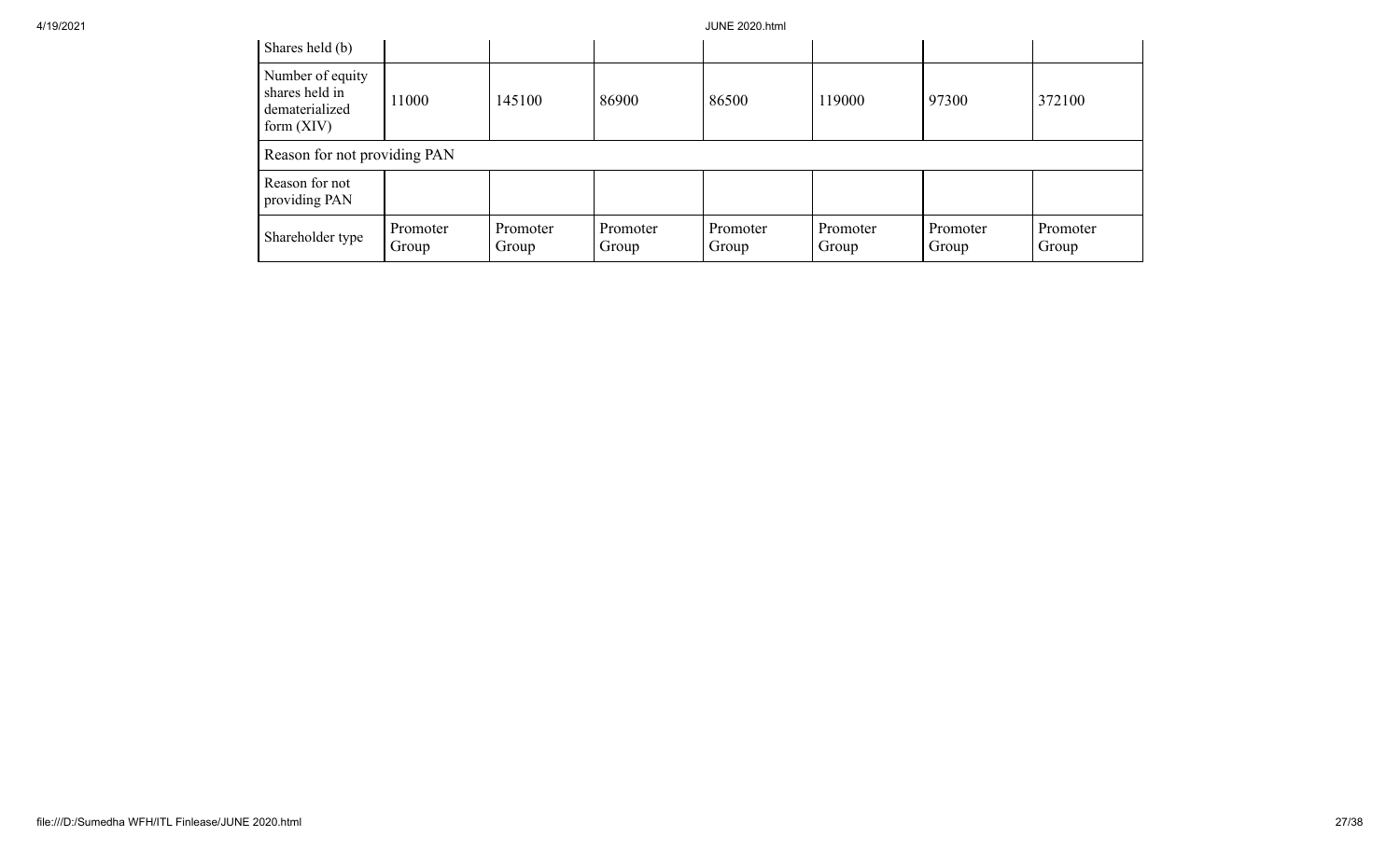| Any Other (specify)                                                                                                  |                                                               |                           |                             |                       |  |  |  |
|----------------------------------------------------------------------------------------------------------------------|---------------------------------------------------------------|---------------------------|-----------------------------|-----------------------|--|--|--|
| Searial No.                                                                                                          | 8                                                             | 9                         | 10                          |                       |  |  |  |
| Category                                                                                                             | <b>Bodies Corporate</b>                                       | <b>Bodies Corporate</b>   | <b>Bodies Corporate</b>     | Click here to go back |  |  |  |
| Name of the<br>Shareholders (I)                                                                                      | Eastern Tube Co. PVT. LTD.                                    | Vishakha Builders Pvt Ltd | Jajodia Real Estate Pvt Ltd |                       |  |  |  |
| PAN (II)                                                                                                             | AABCE3230E                                                    | AAACV0012G                | AABCJ0323P                  | Total                 |  |  |  |
| No. of the<br>Shareholders (I)                                                                                       | 1                                                             |                           |                             | 10                    |  |  |  |
| No. of fully paid<br>up equity shares<br>held (IV)                                                                   | 109300                                                        | 162800                    | 25000                       | 1215000               |  |  |  |
| No. Of Partly paid-<br>up equity shares<br>held(V)                                                                   |                                                               |                           |                             |                       |  |  |  |
| No. Of shares<br>underlying<br>Depository<br>Receipts (VI)                                                           |                                                               |                           |                             |                       |  |  |  |
| Total nos. shares<br>held $(VII) = (IV) +$<br>$(V)$ + $(VI)$                                                         | 109300                                                        | 162800                    | 25000                       | 1215000               |  |  |  |
| Shareholding as a<br>% of total no. of<br>shares (calculated<br>as per SCRR,<br>1957) (VIII) As a<br>% of $(A+B+C2)$ | 2.31                                                          | 3.44                      | 0.53                        | 25.67                 |  |  |  |
|                                                                                                                      | Number of Voting Rights held in each class of securities (IX) |                           |                             |                       |  |  |  |
| Class eg: X                                                                                                          | 109300                                                        | 162800                    | 25000                       | 1215000               |  |  |  |
| Class eg:y                                                                                                           |                                                               |                           |                             |                       |  |  |  |
| Total                                                                                                                | 109300                                                        | 162800                    | 25000                       | 1215000               |  |  |  |
|                                                                                                                      |                                                               |                           |                             |                       |  |  |  |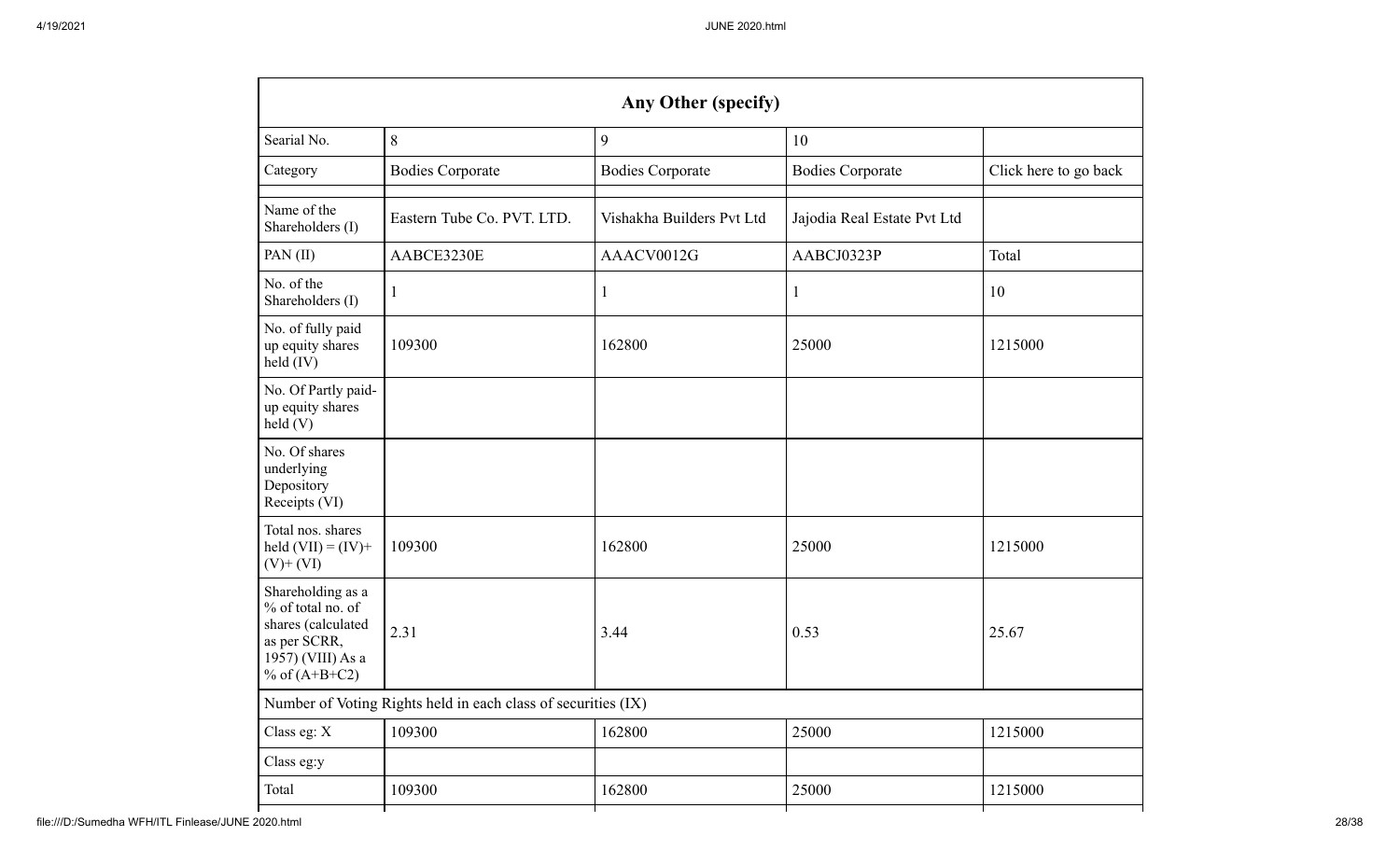| Total as a % of<br>Total Voting rights                                                                                                                                               | 2.31                                                    | 3.44   | 0.53  | 25.67   |
|--------------------------------------------------------------------------------------------------------------------------------------------------------------------------------------|---------------------------------------------------------|--------|-------|---------|
| No. Of Shares<br>Underlying<br>Outstanding<br>convertible<br>securities $(X)$                                                                                                        |                                                         |        |       |         |
| No. of Shares<br>Underlying<br>Outstanding<br>Warrants (Xi)                                                                                                                          |                                                         |        |       |         |
| No. Of Shares<br>Underlying<br>Outstanding<br>convertible<br>securities and No.<br>Of Warrants (Xi)<br>(a)                                                                           |                                                         |        |       |         |
| Shareholding, as a<br>% assuming full<br>conversion of<br>convertible<br>securities (as a<br>percentage of<br>diluted share<br>capital) (XI)=<br>$(VII)+(X)$ As a %<br>of $(A+B+C2)$ | 2.31                                                    | 3.44   | 0.53  | 25.67   |
| Number of Locked in shares (XII)                                                                                                                                                     |                                                         |        |       |         |
| No. $(a)$                                                                                                                                                                            |                                                         |        |       |         |
| As a % of total<br>Shares held (b)                                                                                                                                                   |                                                         |        |       |         |
|                                                                                                                                                                                      | Number of Shares pledged or otherwise encumbered (XIII) |        |       |         |
| No. $(a)$                                                                                                                                                                            |                                                         |        |       |         |
| As a % of total<br>Shares held (b)                                                                                                                                                   |                                                         |        |       |         |
| Number of equity<br>shares held in                                                                                                                                                   | 109300                                                  | 162800 | 25000 | 1215000 |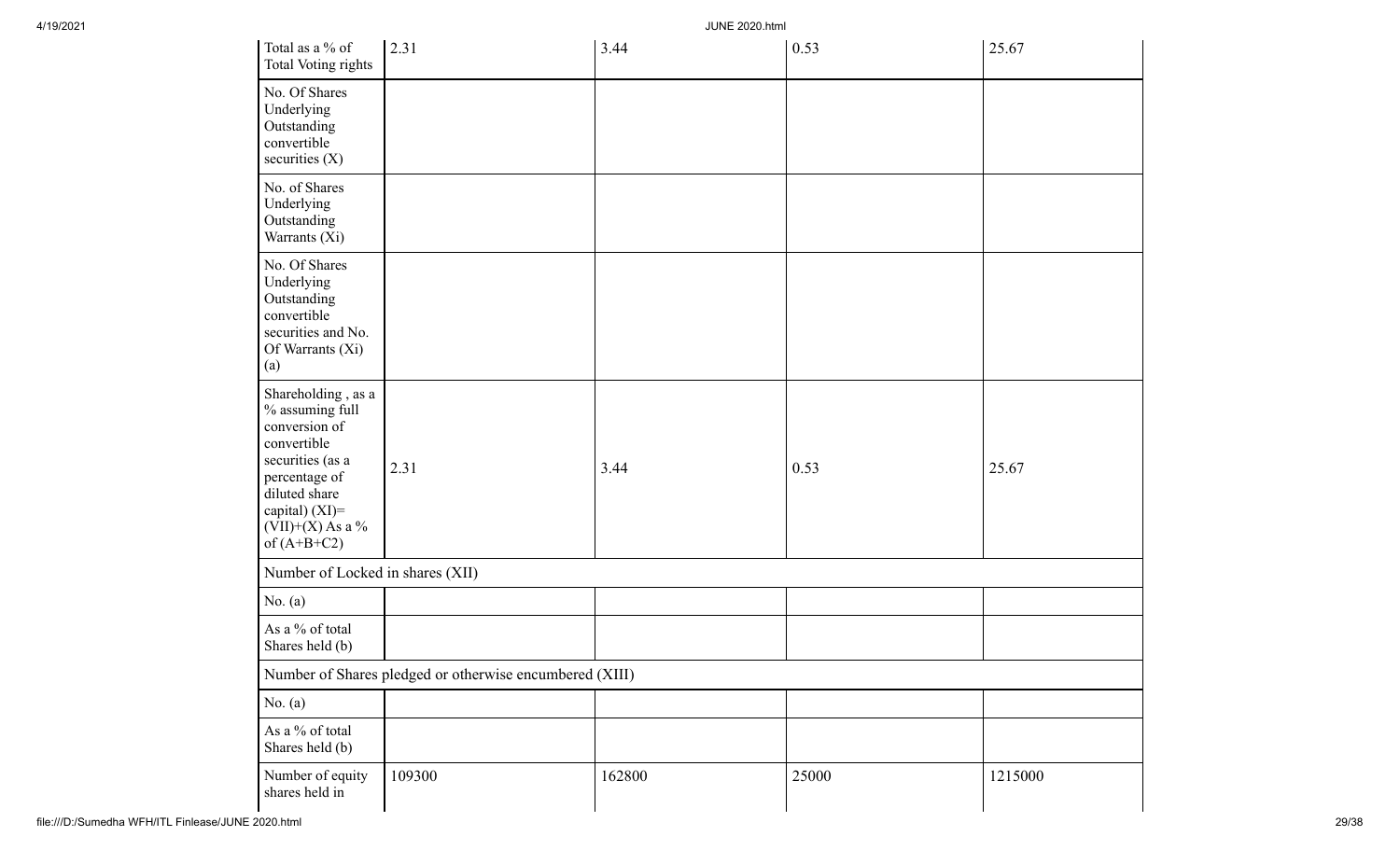| dematerialized<br>form $(XIV)$  |                |                |                |  |
|---------------------------------|----------------|----------------|----------------|--|
| Reason for not providing PAN    |                |                |                |  |
| Reason for not<br>providing PAN |                |                |                |  |
| Shareholder type                | Promoter Group | Promoter Group | Promoter Group |  |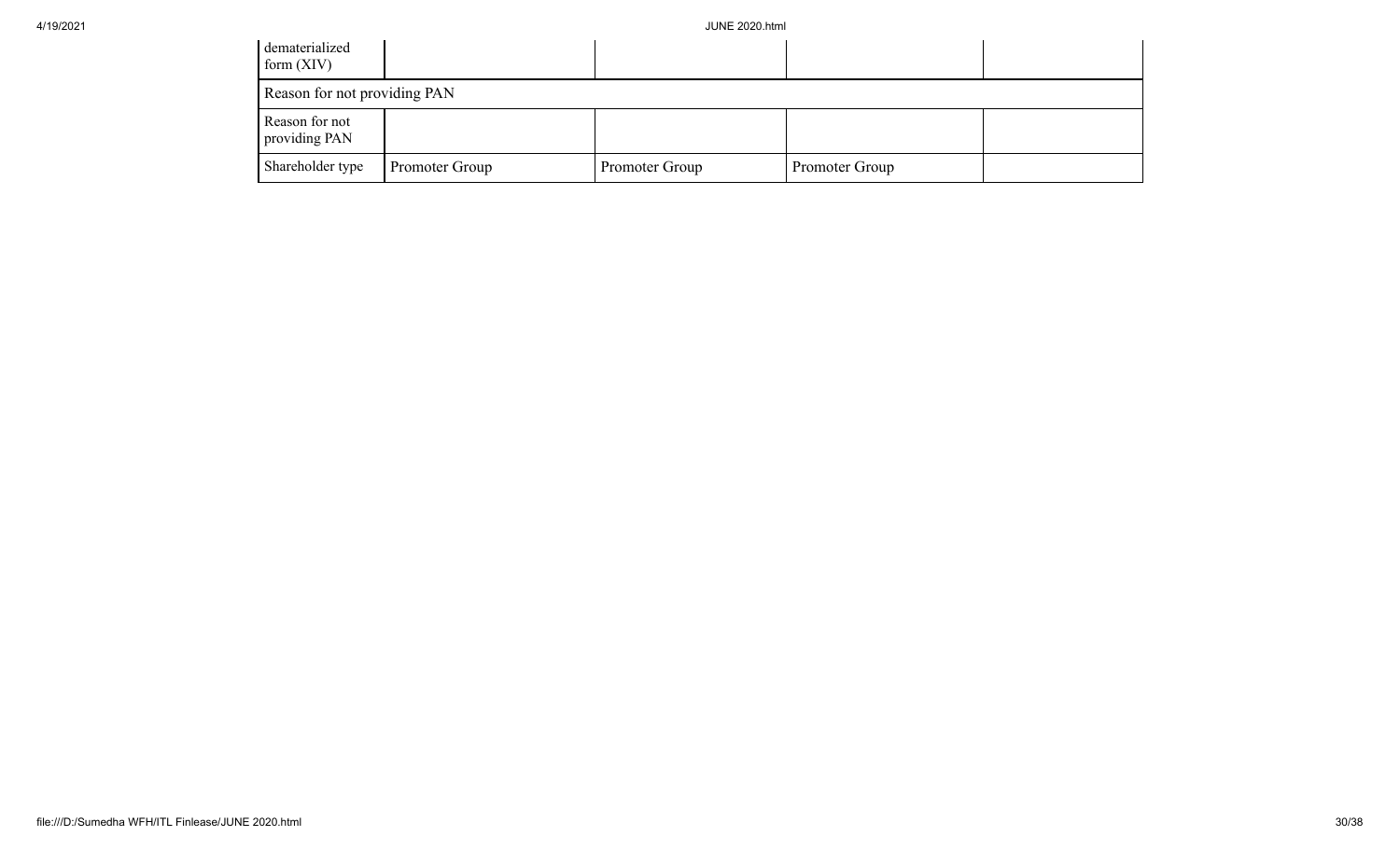|                                                                                                                      | Individuals - ii. Individual shareholders holding nominal share capital in excess of Rs. 2 lakhs. |                   |                                |                               |                               |                          |
|----------------------------------------------------------------------------------------------------------------------|---------------------------------------------------------------------------------------------------|-------------------|--------------------------------|-------------------------------|-------------------------------|--------------------------|
| Searial No.                                                                                                          | 1                                                                                                 | $\overline{2}$    | $\overline{3}$                 | $\overline{4}$                | 5                             |                          |
| Name of the<br>Shareholders (I)                                                                                      | <b>JUGAL KISHORE</b><br><b>AGIWAL</b>                                                             | <b>ASENLA A.O</b> | <b>AMONGLA</b><br><b>JAMIR</b> | <b>SUMAN</b><br><b>CHOPRA</b> | DEEPAK KUMAR<br><b>KAPOOR</b> | Click here to<br>go back |
| PAN (II)                                                                                                             | AARPM6150A                                                                                        | ZZZZZ9999Z        | ZZZZZ9999Z                     | AMGPC7599A                    | ABAPK7443G                    | Total                    |
| No. of fully paid<br>up equity shares<br>held (IV)                                                                   | 60700                                                                                             | 140000            | 155000                         | 50800                         | 50000                         | 456500                   |
| No. Of Partly paid-<br>up equity shares<br>held(V)                                                                   |                                                                                                   |                   |                                |                               |                               |                          |
| No. Of shares<br>underlying<br>Depository<br>Receipts (VI)                                                           |                                                                                                   |                   |                                |                               |                               |                          |
| Total nos. shares<br>held $(VII) = (IV) +$<br>$(V)$ + $(VI)$                                                         | 60700                                                                                             | 140000            | 155000                         | 50800                         | 50000                         | 456500                   |
| Shareholding as a<br>% of total no. of<br>shares (calculated<br>as per SCRR,<br>1957) (VIII) As a<br>% of $(A+B+C2)$ | 1.28                                                                                              | 2.96              | 3.28                           | 1.07                          | 1.06                          | 9.65                     |
|                                                                                                                      | Number of Voting Rights held in each class of securities (IX)                                     |                   |                                |                               |                               |                          |
| Class eg: X                                                                                                          | 60700                                                                                             | 140000            | 155000                         | 50800                         | 50000                         | 456500                   |
| Class eg:y                                                                                                           |                                                                                                   |                   |                                |                               |                               |                          |
| Total                                                                                                                | 60700                                                                                             | 140000            | 155000                         | 50800                         | 50000                         | 456500                   |
| Total as a % of<br><b>Total Voting rights</b>                                                                        | 1.28                                                                                              | 2.96              | 3.28                           | 1.07                          | 1.06                          | 9.65                     |
| No. Of Shares<br>Underlying                                                                                          |                                                                                                   |                   |                                |                               |                               |                          |

 $\Gamma$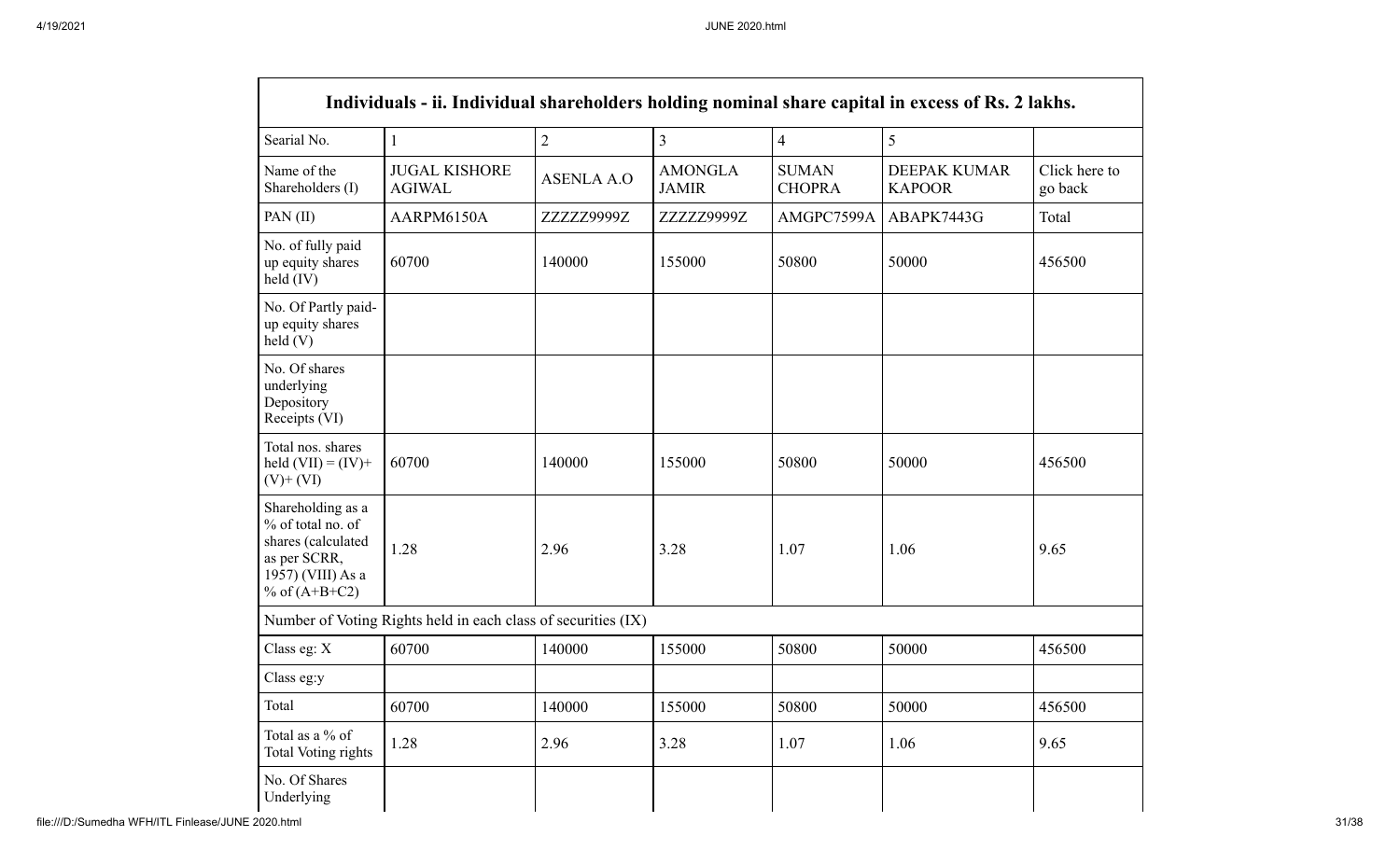| Outstanding<br>convertible<br>securities $(X)$                                                                                                                                       |       |                              |                              |                  |       |        |
|--------------------------------------------------------------------------------------------------------------------------------------------------------------------------------------|-------|------------------------------|------------------------------|------------------|-------|--------|
| No. of Shares<br>Underlying<br>Outstanding<br>Warrants (Xi)                                                                                                                          |       |                              |                              |                  |       |        |
| No. Of Shares<br>Underlying<br>Outstanding<br>convertible<br>securities and No.<br>Of Warrants (Xi)<br>(a)                                                                           |       |                              |                              |                  |       |        |
| Shareholding, as a<br>% assuming full<br>conversion of<br>convertible<br>securities (as a<br>percentage of<br>diluted share<br>capital) (XI)=<br>$(VII)+(X)$ As a %<br>of $(A+B+C2)$ | 1.28  | 2.96                         | 3.28                         | 1.07             | 1.06  | 9.65   |
| Number of Locked in shares (XII)                                                                                                                                                     |       |                              |                              |                  |       |        |
| No. $(a)$                                                                                                                                                                            |       |                              |                              |                  |       |        |
| As a % of total<br>Shares held (b)                                                                                                                                                   |       |                              |                              |                  |       |        |
| Number of equity<br>shares held in<br>dematerialized<br>form $(XIV)$                                                                                                                 | 60700 | $\boldsymbol{0}$             | $\boldsymbol{0}$             | $\boldsymbol{0}$ | 50000 | 110700 |
| Reason for not providing PAN                                                                                                                                                         |       |                              |                              |                  |       |        |
| Reason for not<br>providing PAN                                                                                                                                                      |       | Textual<br>Information $(1)$ | Textual<br>Information $(2)$ |                  |       |        |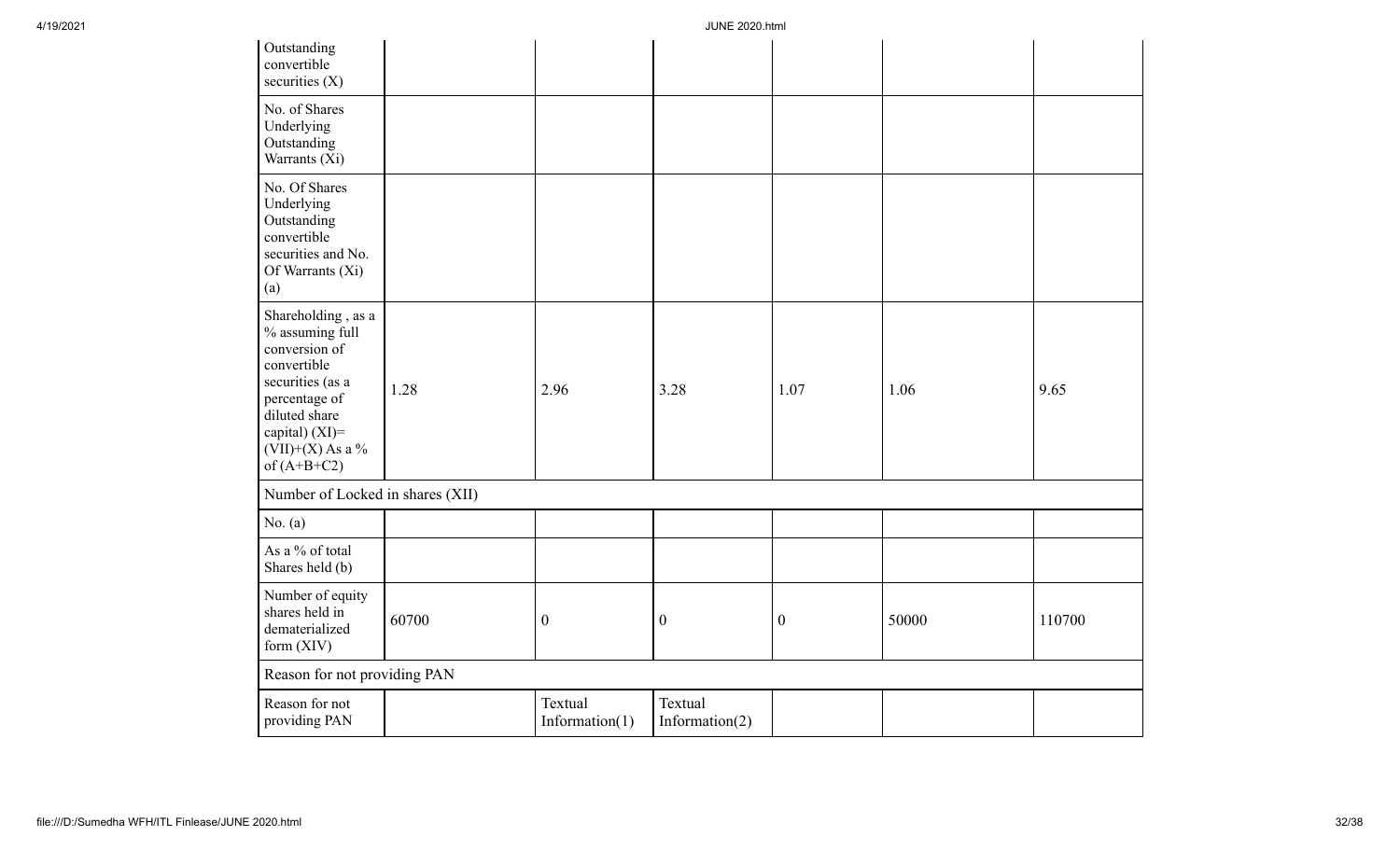| <b>Text Block</b>         |                                                               |  |  |  |  |
|---------------------------|---------------------------------------------------------------|--|--|--|--|
| Textual Information $(1)$ | The Shareholder lives in Nagaland where Pan is not mandatory. |  |  |  |  |
| Textual Information $(2)$ | The Shareholder lives in Nagaland where Pan is not mandatory. |  |  |  |  |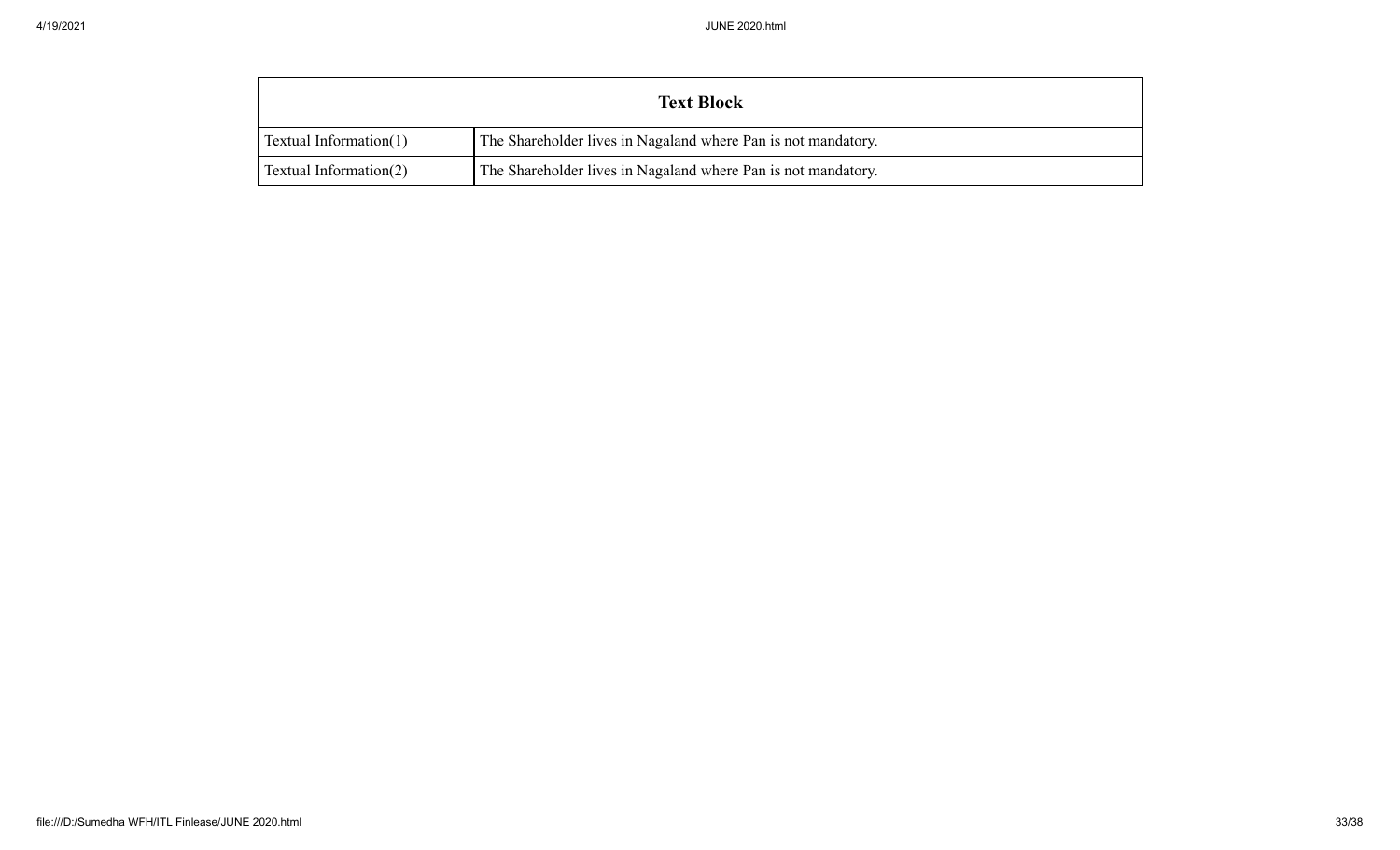| Any Other (specify)                                                                                                  |                                                               |                                                             |                                            |                                           |                          |  |  |
|----------------------------------------------------------------------------------------------------------------------|---------------------------------------------------------------|-------------------------------------------------------------|--------------------------------------------|-------------------------------------------|--------------------------|--|--|
| Searial No.                                                                                                          | $\mathbf{1}$                                                  | $\overline{2}$                                              | $\overline{3}$                             | $\overline{4}$                            |                          |  |  |
| Category                                                                                                             | <b>Bodies Corporate</b>                                       | <b>Bodies Corporate</b>                                     | <b>Bodies Corporate</b>                    | <b>LLP</b>                                |                          |  |  |
| Category / More<br>than 1 percentage                                                                                 | More than 1 percentage<br>of shareholding                     | More than 1 percentage<br>of shareholding                   | More than 1 percentage of<br>shareholding  | More than 1 percentage<br>of shareholding |                          |  |  |
| Name of the<br>Shareholders (I)                                                                                      | <b>ITL UDYOG LTD</b>                                          | <b>ITL STOCK &amp;</b><br><b>SHAREBROKERS</b><br><b>LTD</b> | <b>GLORY ADVERTISING</b><br>& MKTG PVT LTD | <b>ASP TECHNOLOGY</b><br><b>LLP</b>       | Click here<br>to go back |  |  |
| PAN(II)                                                                                                              | AAACI9774L                                                    | AAACI1875N                                                  | ZZZZZ9999Z                                 | ABJFA8314M                                | Total                    |  |  |
| No. of the<br>Shareholders (I)                                                                                       | 1                                                             | $\mathbf{1}$                                                | 1                                          | $\mathbf{1}$                              | $\boldsymbol{0}$         |  |  |
| No. of fully paid<br>up equity shares<br>held (IV)                                                                   | 91800                                                         | 77100                                                       | 50000                                      | 73400                                     | $\overline{0}$           |  |  |
| No. Of Partly paid-<br>up equity shares<br>held(V)                                                                   |                                                               |                                                             |                                            |                                           |                          |  |  |
| No. Of shares<br>underlying<br>Depository<br>Receipts (VI)                                                           |                                                               |                                                             |                                            |                                           |                          |  |  |
| Total nos. shares<br>held $(VII) = (IV) +$<br>$(V)+(VI)$                                                             | 91800                                                         | 77100                                                       | 50000                                      | 73400                                     | $\overline{0}$           |  |  |
| Shareholding as a<br>% of total no. of<br>shares (calculated<br>as per SCRR,<br>1957) (VIII) As a<br>% of $(A+B+C2)$ | 1.94                                                          | 1.63                                                        | 1.06                                       | 1.55                                      | $\boldsymbol{0}$         |  |  |
|                                                                                                                      | Number of Voting Rights held in each class of securities (IX) |                                                             |                                            |                                           |                          |  |  |
|                                                                                                                      |                                                               |                                                             |                                            |                                           |                          |  |  |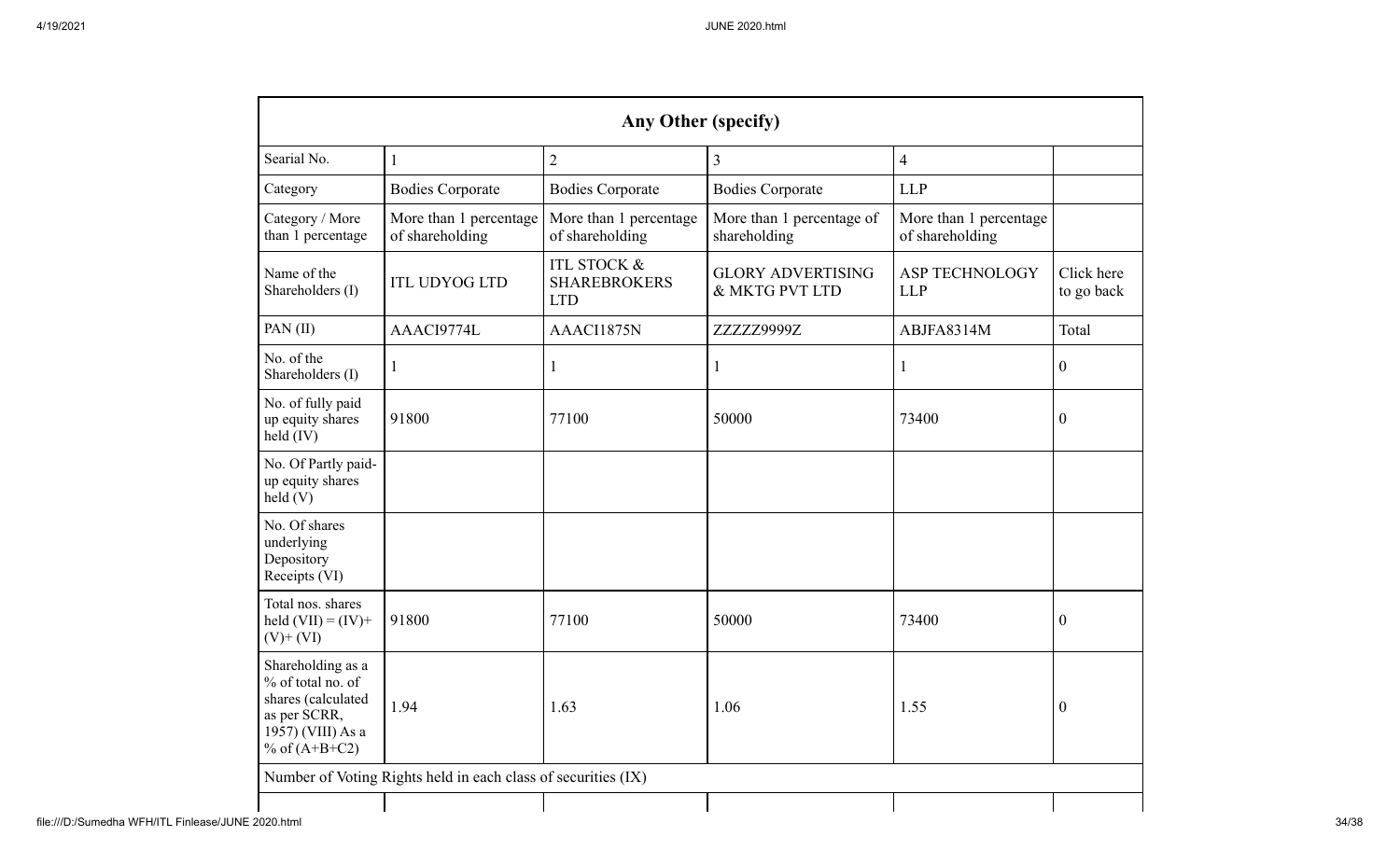| Class eg: X                                                                                                                                                                          | 91800 | 77100 | 50000            | 73400 | $\boldsymbol{0}$ |
|--------------------------------------------------------------------------------------------------------------------------------------------------------------------------------------|-------|-------|------------------|-------|------------------|
| Class eg:y                                                                                                                                                                           |       |       |                  |       |                  |
| Total                                                                                                                                                                                | 91800 | 77100 | 50000            | 73400 | $\boldsymbol{0}$ |
| Total as a % of<br><b>Total Voting rights</b>                                                                                                                                        | 1.94  | 1.63  | 1.06             | 1.55  | $\boldsymbol{0}$ |
| No. Of Shares<br>Underlying<br>Outstanding<br>convertible<br>securities (X)                                                                                                          |       |       |                  |       |                  |
| No. of Shares<br>Underlying<br>Outstanding<br>Warrants (Xi)                                                                                                                          |       |       |                  |       |                  |
| No. Of Shares<br>Underlying<br>Outstanding<br>convertible<br>securities and No.<br>Of Warrants (Xi)<br>(a)                                                                           |       |       |                  |       |                  |
| Shareholding, as a<br>% assuming full<br>conversion of<br>convertible<br>securities (as a<br>percentage of<br>diluted share<br>capital) (XI)=<br>$(VII)+(X)$ As a %<br>of $(A+B+C2)$ | 1.94  | 1.63  | 1.06             | 1.55  | $\boldsymbol{0}$ |
| Number of Locked in shares (XII)                                                                                                                                                     |       |       |                  |       |                  |
| No. $(a)$                                                                                                                                                                            |       |       |                  |       |                  |
| As a % of total<br>Shares held (b)                                                                                                                                                   |       |       |                  |       |                  |
| Number of equity<br>shares held in                                                                                                                                                   | 91800 | 77100 | $\boldsymbol{0}$ | 73400 | $\boldsymbol{0}$ |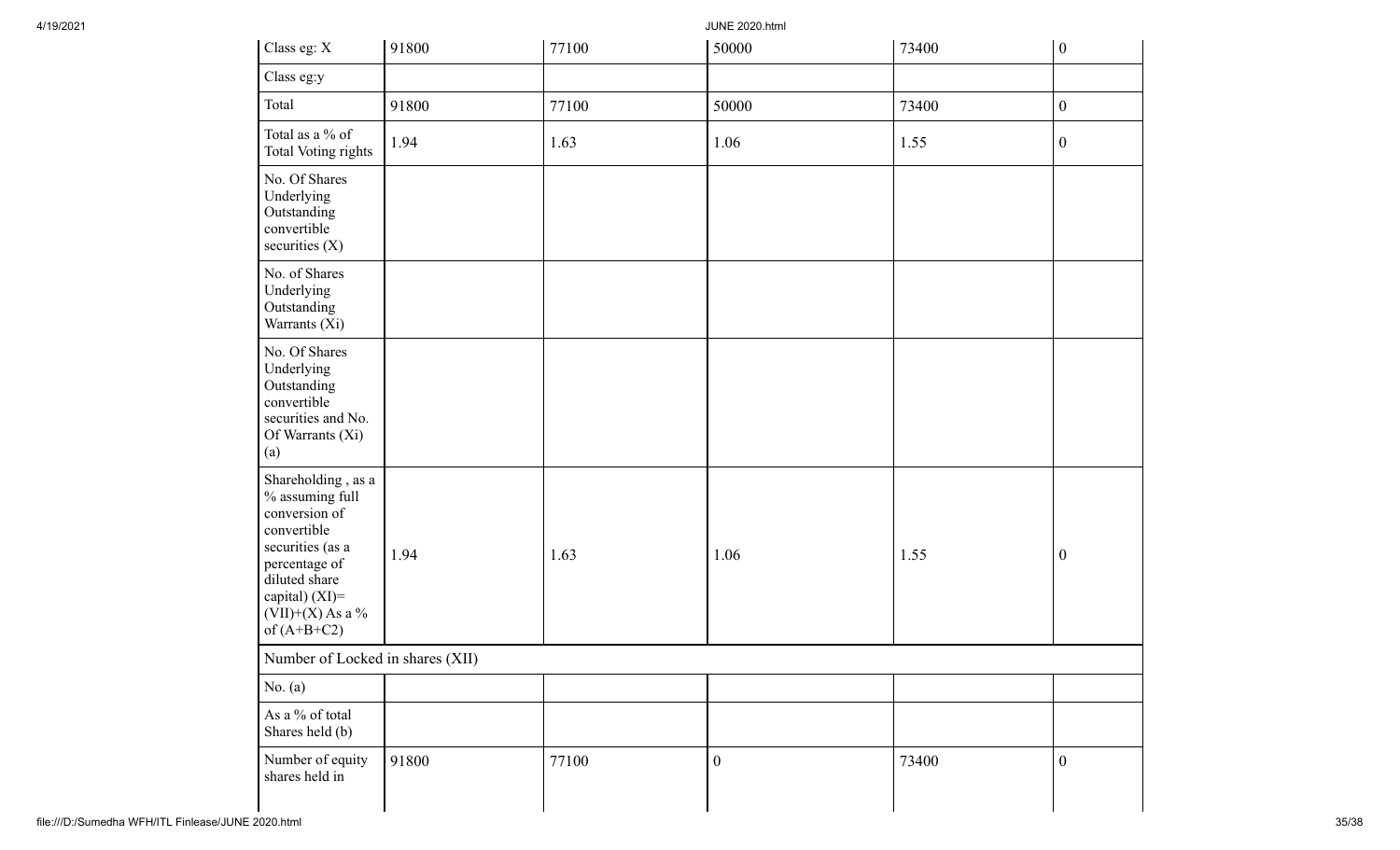| dematerialized<br>form $(XIV)$  |  |                        |  |
|---------------------------------|--|------------------------|--|
| Reason for not providing PAN    |  |                        |  |
| Reason for not<br>providing PAN |  | Textual Information(1) |  |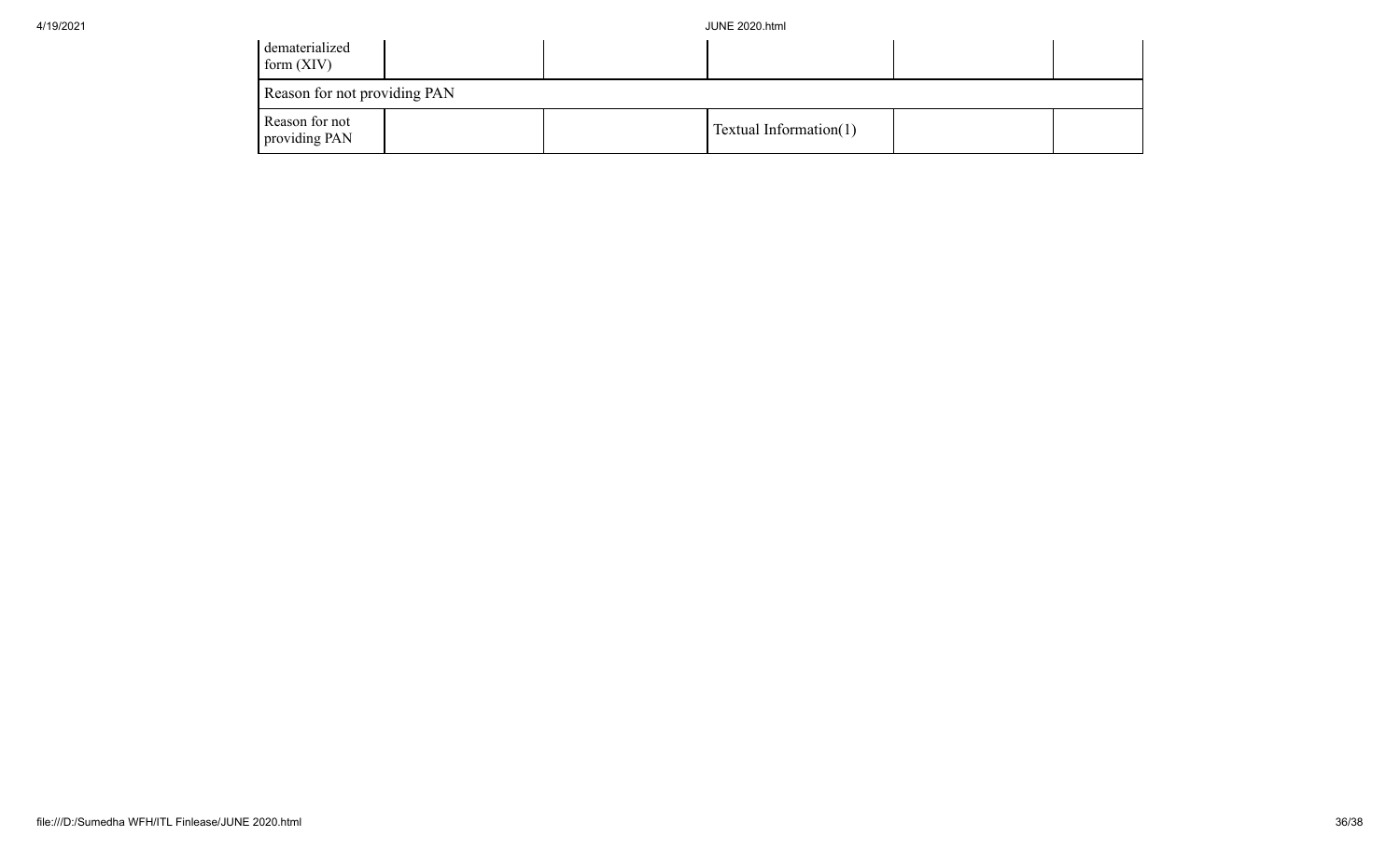| <b>Text Block</b>             |                                                                                                                              |
|-------------------------------|------------------------------------------------------------------------------------------------------------------------------|
| <b>Textual Information(1)</b> | The company Holding 50000 shares which is less than 1% accoring to Issued and Subscribed Capital so<br>Pan is not mandatory. |